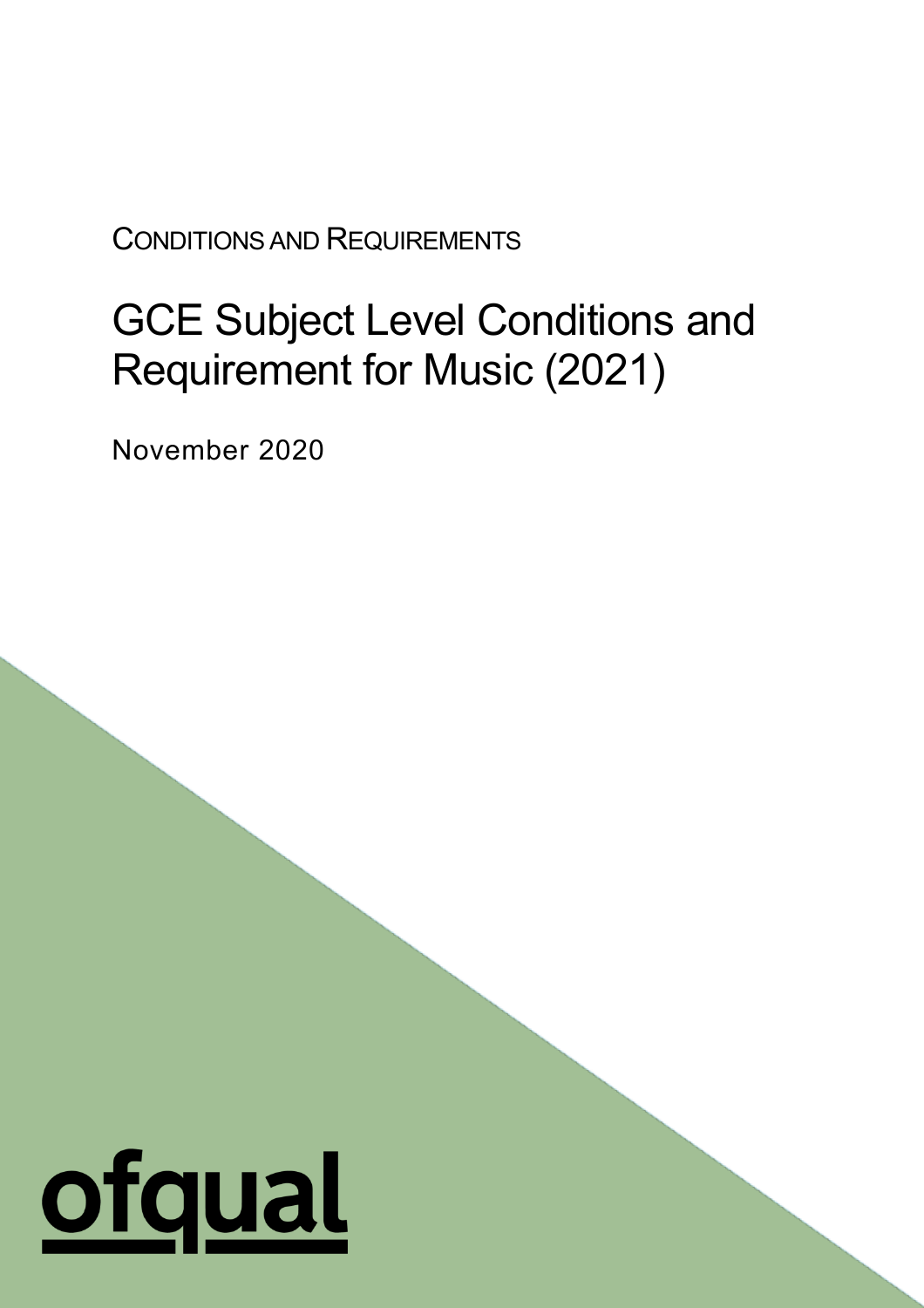# **Contents**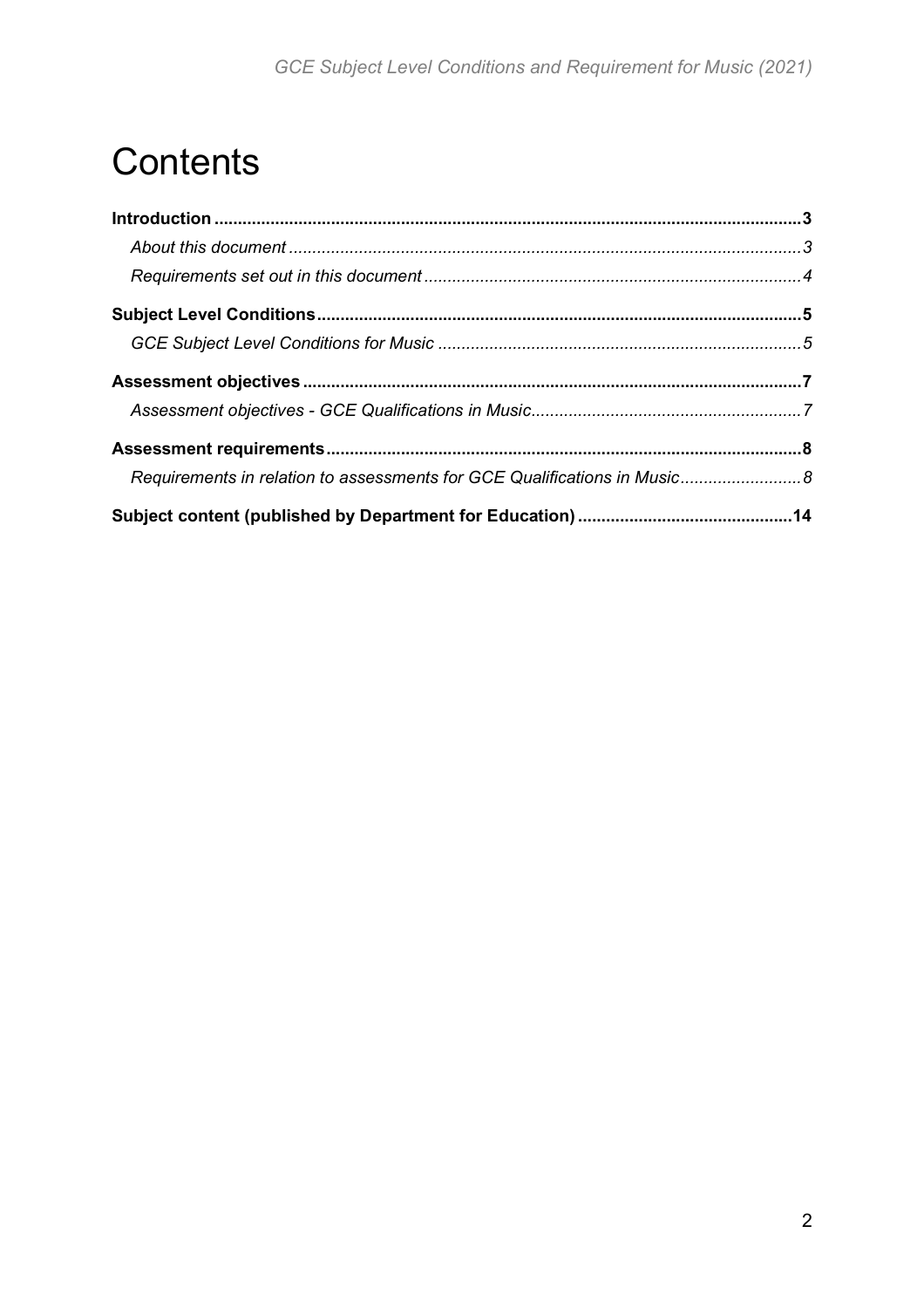# <span id="page-2-0"></span>Introduction

# <span id="page-2-1"></span>About this document

This document is part of a suite of documents which sets out the regulatory requirements for awarding organisations offering reformed A levels and AS qualifications in 2021.

We have developed all our requirements for GCE qualifications with the intention that AS and A level qualifications should fulfil the purposes set out in the table below:

| <b>A</b> levels |                                                                                                                                                                                                                                                                                                                                                             | <b>AS qualifications</b>                                                                                                                                                                                                                                        |  |
|-----------------|-------------------------------------------------------------------------------------------------------------------------------------------------------------------------------------------------------------------------------------------------------------------------------------------------------------------------------------------------------------|-----------------------------------------------------------------------------------------------------------------------------------------------------------------------------------------------------------------------------------------------------------------|--|
|                 | define and assess achievement of the<br>knowledge, skills and understanding which<br>will be needed by students planning to<br>progress to undergraduate study at a UK<br>higher education establishment, particularly<br>(although not only) in the same subject<br>area;<br>set out a robust and internationally<br>comparable post-16 academic course of | provide evidence of students'<br>$\Box$<br>achievements in a robust and<br>internationally comparable<br>post-16 course of study that is<br>a subset of A level content;<br>and<br>enable students to broaden<br>$\Box$<br>the range of subjects they<br>study. |  |
| $\Box$          | study to develop that knowledge, skills and<br>understanding;<br>permit UK universities to accurately identify                                                                                                                                                                                                                                              |                                                                                                                                                                                                                                                                 |  |
| $\Box$          | the level of attainment of students;<br>provide a basis for school and college                                                                                                                                                                                                                                                                              |                                                                                                                                                                                                                                                                 |  |
| $\Box$          | accountability measures at age 18; and<br>provide a benchmark of academic ability                                                                                                                                                                                                                                                                           |                                                                                                                                                                                                                                                                 |  |
|                 | for employers.                                                                                                                                                                                                                                                                                                                                              |                                                                                                                                                                                                                                                                 |  |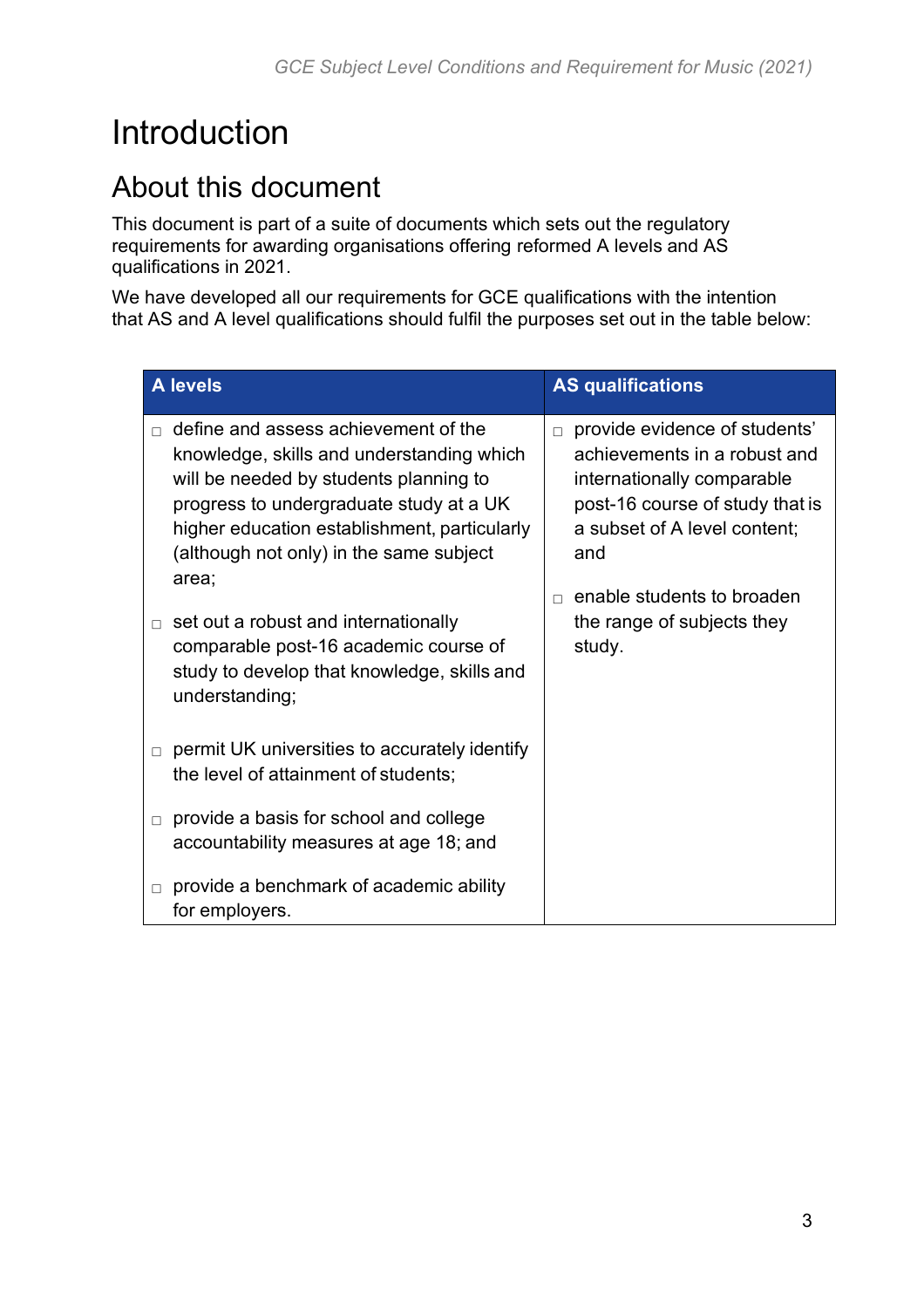# <span id="page-3-0"></span>Requirements set out in this document

This document sets out the GCE Subject Level Conditions for Music. These conditions will come into effect at 09:30 on 5 November 2020 for the following qualifications:

- all GCE A levels in Music; and
- all stand-alone GCE AS qualifications in Music

for Learners completing the qualification in 2021, except where the GQCov Framework applies.

It also sets out our requirements in relation to:

- assessment objectives awarding organisations must comply with these requirements under Condition GCE(Music)1.2; and
- assessment awarding organisations must comply with these requirements under Condition GCE (Music)2.3.

Appendix 1 reproduces the [subject content requirements for Music,](https://www.gov.uk/government/publications/gce-as-and-a-level-music) as published by the Department for Education. Awarding organisations must comply with these requirements under Condition GCE(Music)1.1.

With respect to the qualifications listed above, awarding organisations must also comply with:

- our [General Conditions of Recognition,](https://www.gov.uk/guidance/ofqual-handbook) which apply to all awarding organisations and qualifications;
- our [GCE Qualification Level Conditions and Requirements;](https://www.gov.uk/government/publications/gce-qualification-level-conditions-and-requirements) and
- all [relevant Regulatory Documents.](https://www.gov.uk/guidance/regulatory-document-list)

With respect to all other GCE Qualifications in Music, taken by Learners completing the qualification in 2022 and after, an awarding organisation must continue to comply with the [GCE Subject Level Conditions and Requirements for Music.](https://www.gov.uk/government/publications/gce-subject-level-conditions-and-requirements-for-music)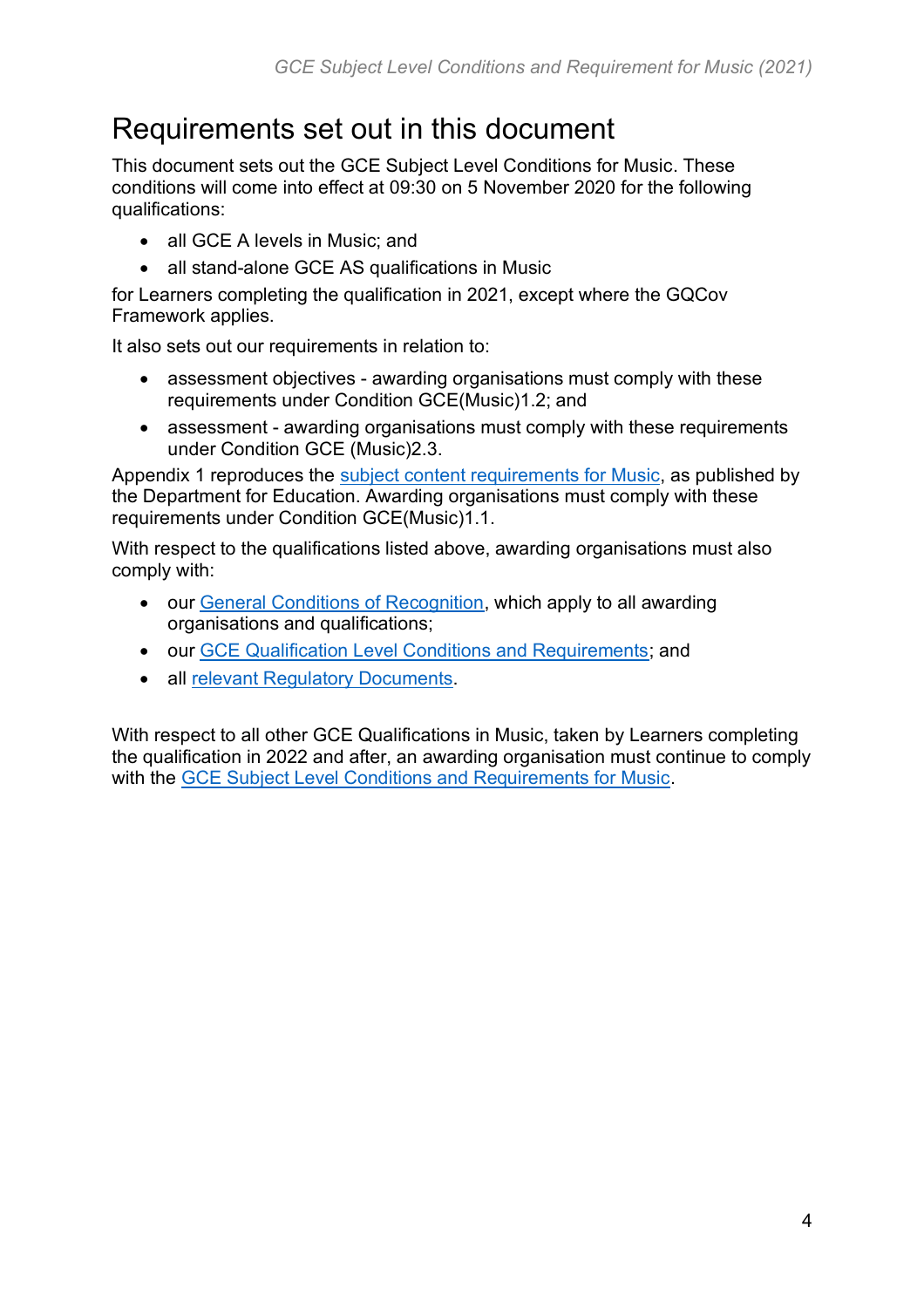# <span id="page-4-0"></span>Subject Level Conditions

# <span id="page-4-1"></span>GCE Subject Level Conditions for Music

# *Condition GCE(Music) 1: Compliance with content requirements*

#### *GCE(Music)1.1*

In respect of each GCE Qualification in Music which it makes available, or proposes to make available, an awarding organisation must -

- (a) comply with the requirements relating to that qualification set out in the document published by the Secretary of State entitled ['Music GCE AS and A](https://www.gov.uk/government/publications/gce-subject-level-conditions-and-requirements-for-music)  [level subject content'](https://www.gov.uk/government/publications/gce-subject-level-conditions-and-requirements-for-music), document reference DFE-00695-2014,
- (b) have regard to any recommendations or guidelines relating to that qualification set out in that document, and
- (c) interpret that document in accordance with any requirements, and having regard to any guidance, which may be published by Ofqual and revised from time to time.

#### *GCE(Music)1.2*

In respect of each GCE Qualification in Music which it makes available, or proposes to make available, an awarding organisation must comply with any requirements, and have regard to any guidance, relating to the objectives to be met by any assessment for that qualification which may be published by Ofqual and revised from time to time.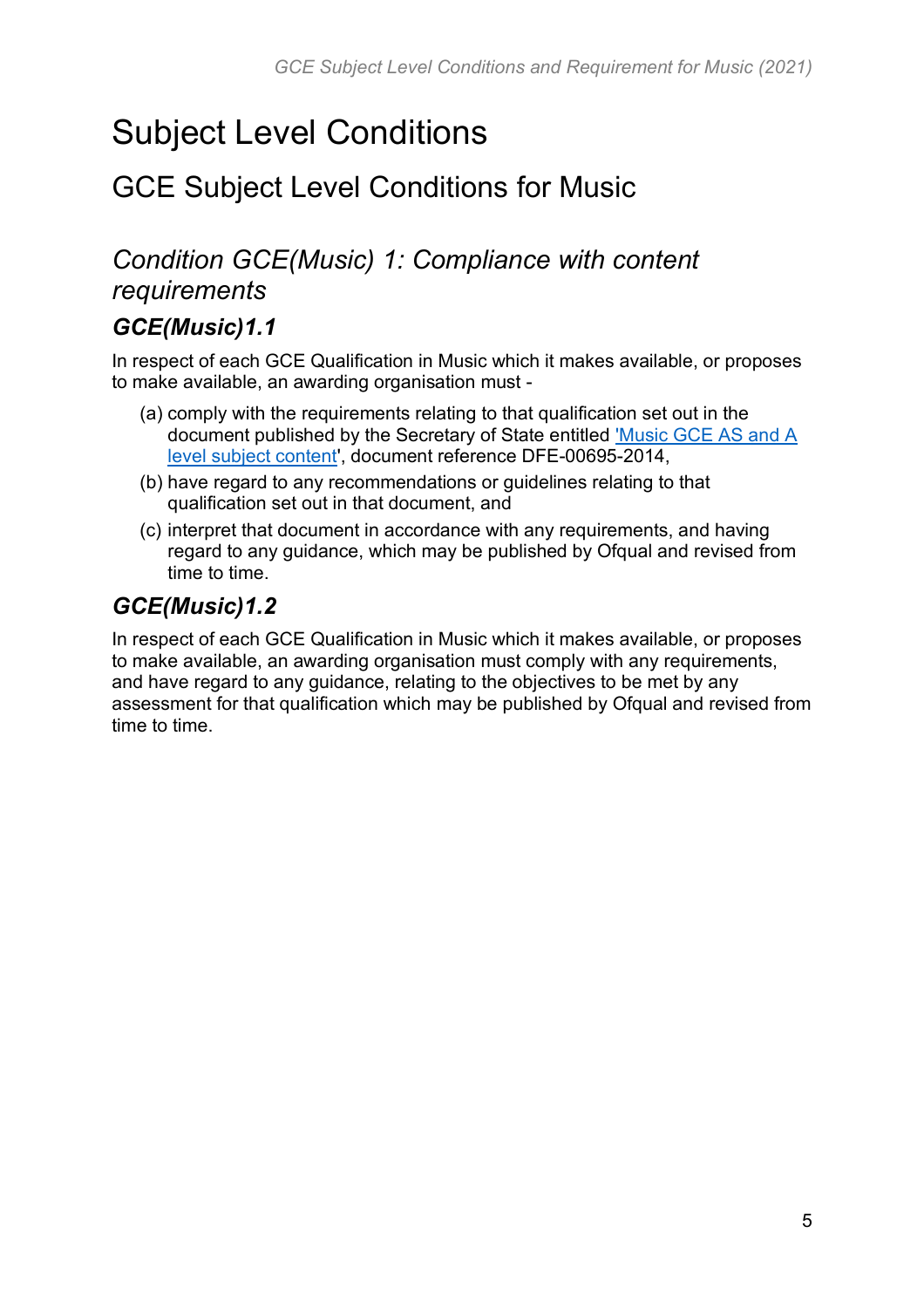# *Condition GCE(Music) 2: Assessment*

#### *GCE(Music)2.1*

Condition GCE4.1 does not apply to any GCE Qualification in Music which an awarding organisation makes available or proposes to make available.

# *GCE(Music)2.2*

In respect of the total marks available for a GCE Qualification in Music which it makes available, an awarding organisation must ensure that -

- (a) 40 per cent of those marks are made available through Assessments by Examination, and
- (b) 60 per cent of those marks are made available through assessments that are not Assessments by Examination.

#### *GCE(Music)2.3*

An awarding organisation must ensure that in respect of each assessment for a GCE Qualification in Music which it makes available which is not an Assessment by Examination it complies with any requirements, and has regard to any guidance, which may be published by Ofqual and revised from time to time.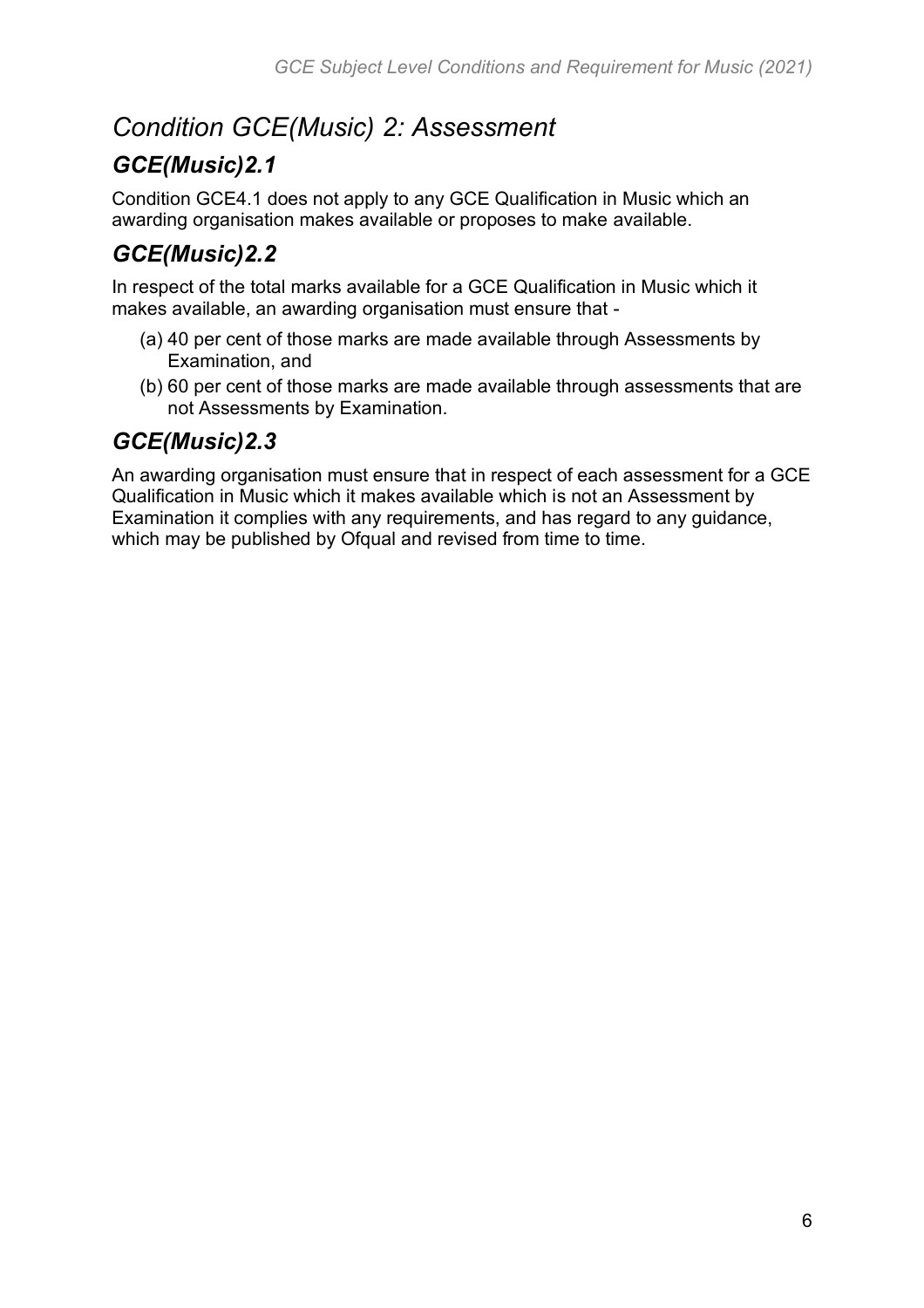# <span id="page-6-0"></span>Assessment objectives

# <span id="page-6-1"></span>Assessment objectives - GCE Qualifications in Music

Condition GCE(Music)1.2 allows us to specify requirements relating to the objectives to be met by any assessment for GCE Qualifications in Music.

The assessment objectives set out below constitute requirements for the purposes of Condition GCE(Music)1.2. Awarding organisations must comply with these requirements in relation to all GCE AS and A level qualifications in Music they make available.

|            | <b>Objective</b>                                                                                                                   | <b>Weighting</b><br>(A level) | <b>Weighting</b><br>(AS) |
|------------|------------------------------------------------------------------------------------------------------------------------------------|-------------------------------|--------------------------|
| <b>AO1</b> | Interpret musical ideas through performing,<br>with technical and expressive control and an<br>understanding of style and context. | $25 - 35%$                    | 30%                      |
| <b>AO2</b> | Create and develop musical ideas with technical<br>and expressive control and coherence.                                           | $25 - 35%$                    | 30%                      |
| <b>AO3</b> | Demonstrate and apply musical knowledge.                                                                                           | 10%                           | 15%                      |
| <b>AO4</b> | Use analytical and appraising skills to make<br>evaluative and critical judgements about music.                                    | 30%                           | 25%                      |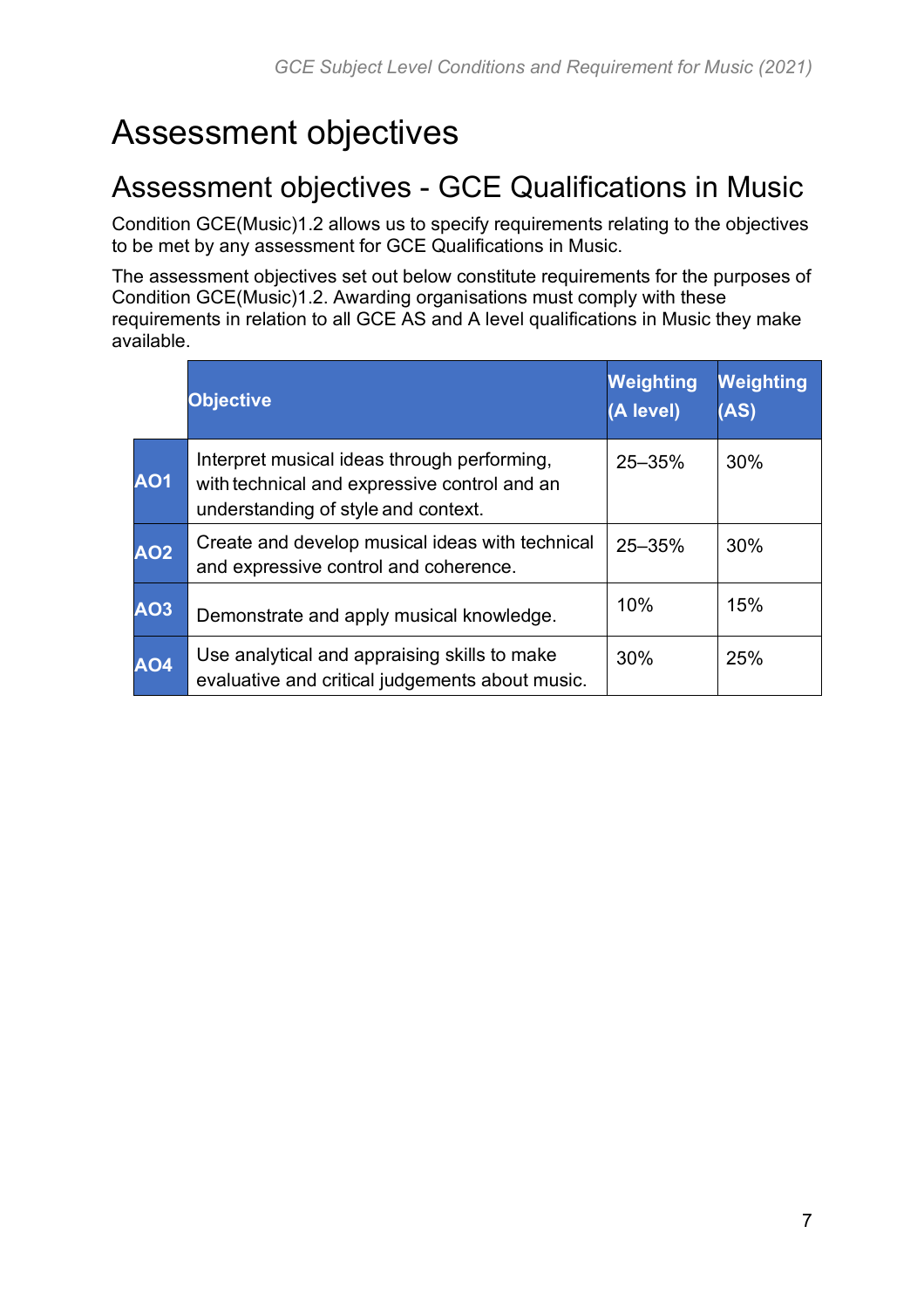# <span id="page-7-0"></span>Assessment requirements

# <span id="page-7-1"></span>Requirements in relation to assessments for GCE Qualifications in Music

Condition GCE(Music)2.3 allows us to specify requirements and guidance in relation to assessments which are not Assessments by Examination for GCE Qualifications in Music.

We set out our requirements for the purposes of Condition GCE(Music)2.3 below.

#### *Forms of non-examination assessment*

The requirements in this section apply to all GCE Qualifications in Music which an awarding organisation makes available or proposes to make available.

Condition GCE(Music)2.2(b) states that an awarding organisation must ensure that of the total marks available for a GCE Qualification in Music, 60 per cent of those marks shall be made available through assessments which are not Assessments by Examination.

In respect of that 60 per cent, an awarding organisation must ensure that -

- (a) for a GCE A level qualification in Music
	- (i) either 25 per cent, 30 per cent or 35 per cent of the total marks available for the qualification are made available through tasks which assess a Learner's knowledge, skills and understanding in relation to performance (the 'Performance Assessment'), and
	- (ii) the remaining marks made available through assessments which are not Assessments by Examination are made available through tasks which assess a Learner's knowledge, skills and understanding in relation to composition (the 'Composition Assessment').
- (b) for a GCE AS qualification in Music
	- (i) 30 per cent of the total marks available for the qualification are made available through tasks which assess a Learner's knowledge, skills and understanding in relation to performance (the 'Performance Assessment'), and
	- (ii) 30 per cent of the total marks available for the qualification are made available through tasks which assess a Learner's knowledge, skills and understanding in relation to composition (the 'Composition Assessment').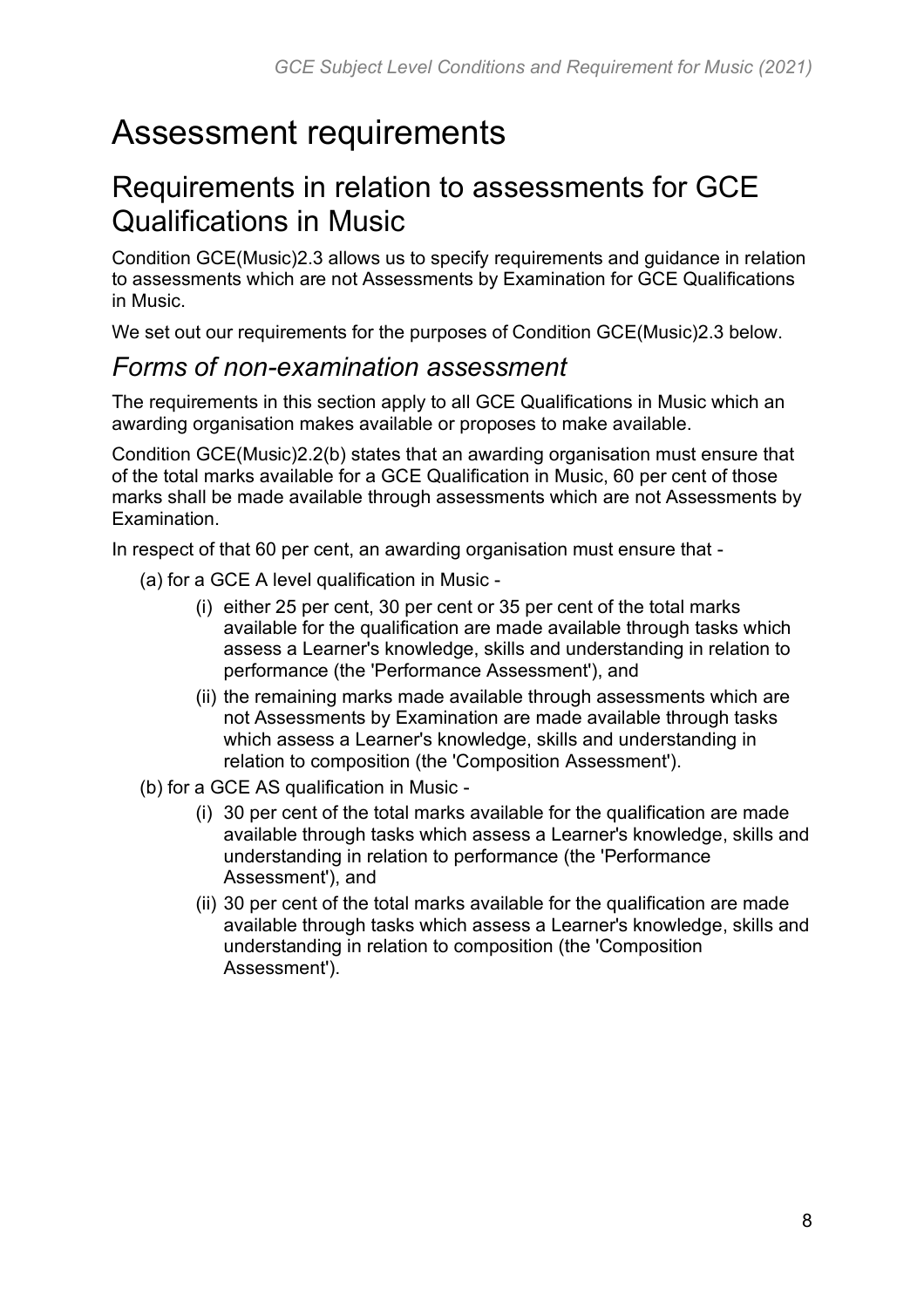# *The Performance Assessment (A level)*

The requirements in this section apply to GCE A level qualifications in Music which an awarding organisation makes available or proposes to make available.

An awarding organisation must ensure that each Performance Assessment is designed and set to -

- (a) require each Learner to perform one or more pieces of music, with a combined duration of -
	- (i) where 25 per cent of the total marks available for the qualification are allocated to tasks targeting assessment objective AO1, at least two minutes and 30 seconds,
	- (ii) where 30 per cent of the total marks available for the qualification are allocated to tasks targeting assessment objective AO1, at least three minutes,
	- (iii) where 35 per cent of the total marks available for the qualification are allocated to tasks targeting assessment objective AO1, at least three minutes and 30 seconds,
- (b) require each Learner to select, following discussion with the Centre which will deliver the assessment, the piece or pieces of music that the Learner will perform during the assessment,
- (c) be taken by each Learner in the academic year in which that Learner expects to be awarded the qualification,
- (d) be taken under conditions specified by the awarding organisation, including in particular, conditions which ensure that the evidence generated by each Learner can be Authenticated, and
- (e) assess assessment objective AO1 in its entirety.

An awarding organisation must ensure that, in respect of each piece of music performed by a Learner in the Performance Assessment, the Centre which delivered that assessment provides the awarding organisation with -

- (a) a complete and unedited recording of the Learner's live performance, and
- (b) where available, the score or lead sheet for that performance.<sup>1</sup>

In paragraph 8 of the document published by the Secretary of State entitled ['Music](https://www.gov.uk/government/publications/gce-as-and-a-level-music)  [GCE AS and A level subject content'](https://www.gov.uk/government/publications/gce-as-and-a-level-music), document reference DFE-00695-2014, it is stated that Learners must perform using one or more of the following means -

- (a) playing or singing solo or in ensemble,
- (b) improvising, or
- (c) realising music using music technology.

 $1$  Where, in circumstances in which a written score is not available, an awarding organisation allows the piece of music to be performed by the Learner, it must require an alternative to a written score to be submitted. Where an awarding organisation allows the performance, the alternative materials must be sufficient to allow assessors to make valid judgements against the marking criteria for the task.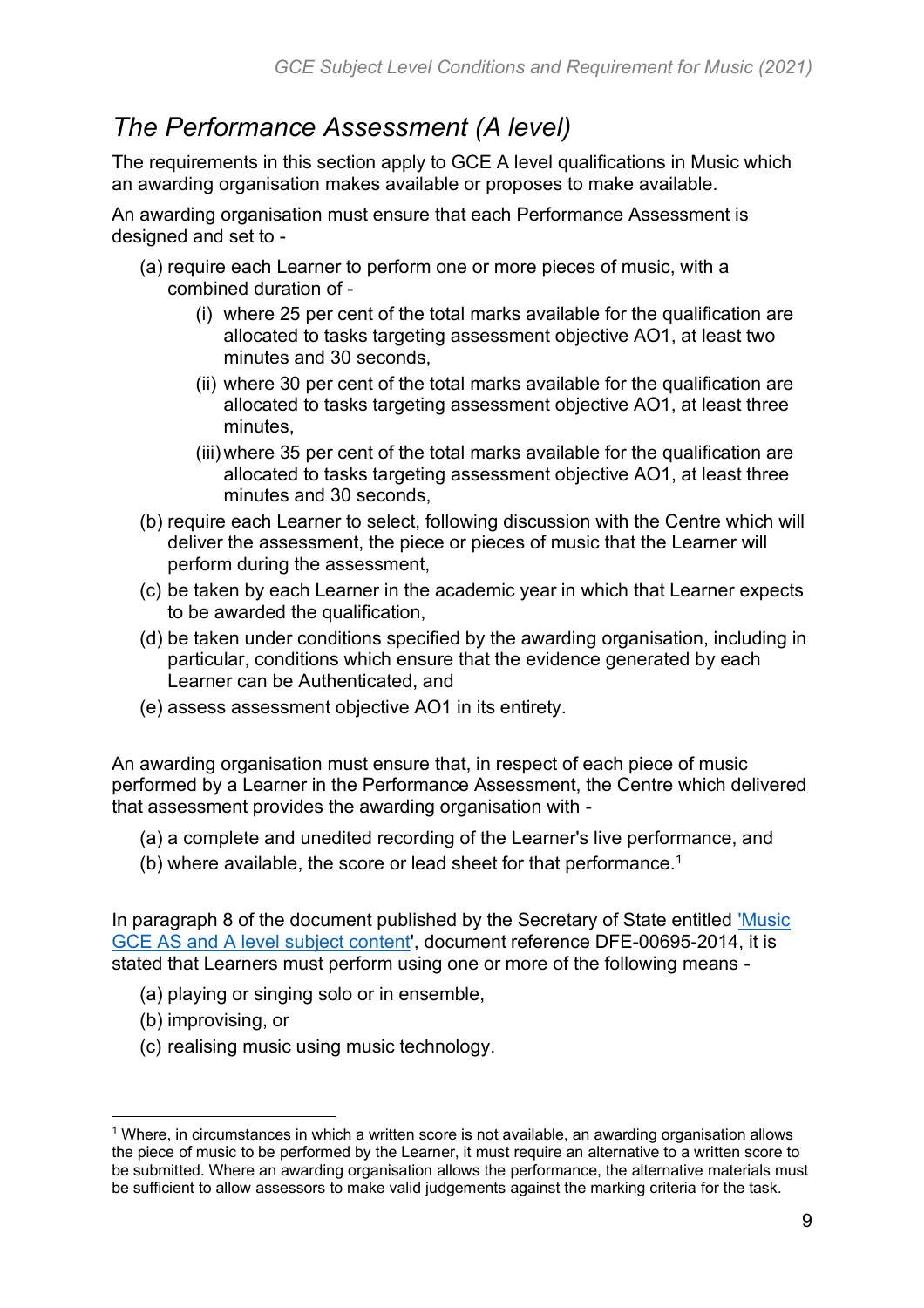In its assessment strategy, an awarding organisation must demonstrate to Ofqual's satisfaction that, with respect to each Performance Assessment, it has taken all reasonable steps to ensure that the Level of Demand is consistent no matter which of those means is chosen by a Learner.

#### *The Performance Assessment (AS)*

The requirements in this section apply to GCE AS level qualifications in Music which an awarding organisation makes available or proposes to make available.

An awarding organisation must ensure that each Performance Assessment is designed and set to -

- (a) require each Learner to perform one or more pieces of music, with a combined duration of at least two minutes and 30 seconds,
- (b) require each Learner to select, following discussion with the Centre which is delivering the assessment, the piece or pieces of music that the Learner will perform during the assessment,
- (c) be taken by each Learner in the academic year in which that Learner expects to be awarded the qualification,
- (d) be taken under conditions specified by the awarding organisation, including, in particular, conditions which ensure that the evidence generated by each Learner can be Authenticated, and
- (e) assess assessment objective AO1 in its entirety.

An awarding organisation must ensure that, in respect of each piece of music performed by a Learner in the Performance Assessment, the Centre which delivered that assessment provides the awarding organisation with -

- (a) a complete and unedited recording of the Learner's live performance, and
- (b) where available, the score or lead sheet for that performance.<sup>2</sup>

In paragraph 8 of the document published by the Secretary of State entitled ['Music](https://www.gov.uk/government/publications/gce-as-and-a-level-music)  [GCE AS and A level subject content'](https://www.gov.uk/government/publications/gce-as-and-a-level-music), document reference DFE-00695-2014, it is stated that Learners must perform using one or more of the following means -

- (a) playing or singing solo or in ensemble,
- (b) improvising, or
- (c) realising music using music technology.

In its assessment strategy, an awarding organisation must demonstrate to Ofqual's satisfaction that, with respect to each Performance Assessment, it has taken all reasonable steps to ensure that the Level of Demand is consistent no matter which of those means is chosen by a Learner.

 $2$  Where, in circumstances in which a written score is not available, an awarding organisation allows the piece of music to be performed by the Learner, it must require an alternative to a written score to be submitted. Where an awarding organisation allows the performance, the alternative materials must be sufficient to allow assessors to make valid judgements against the marking criteria for the task.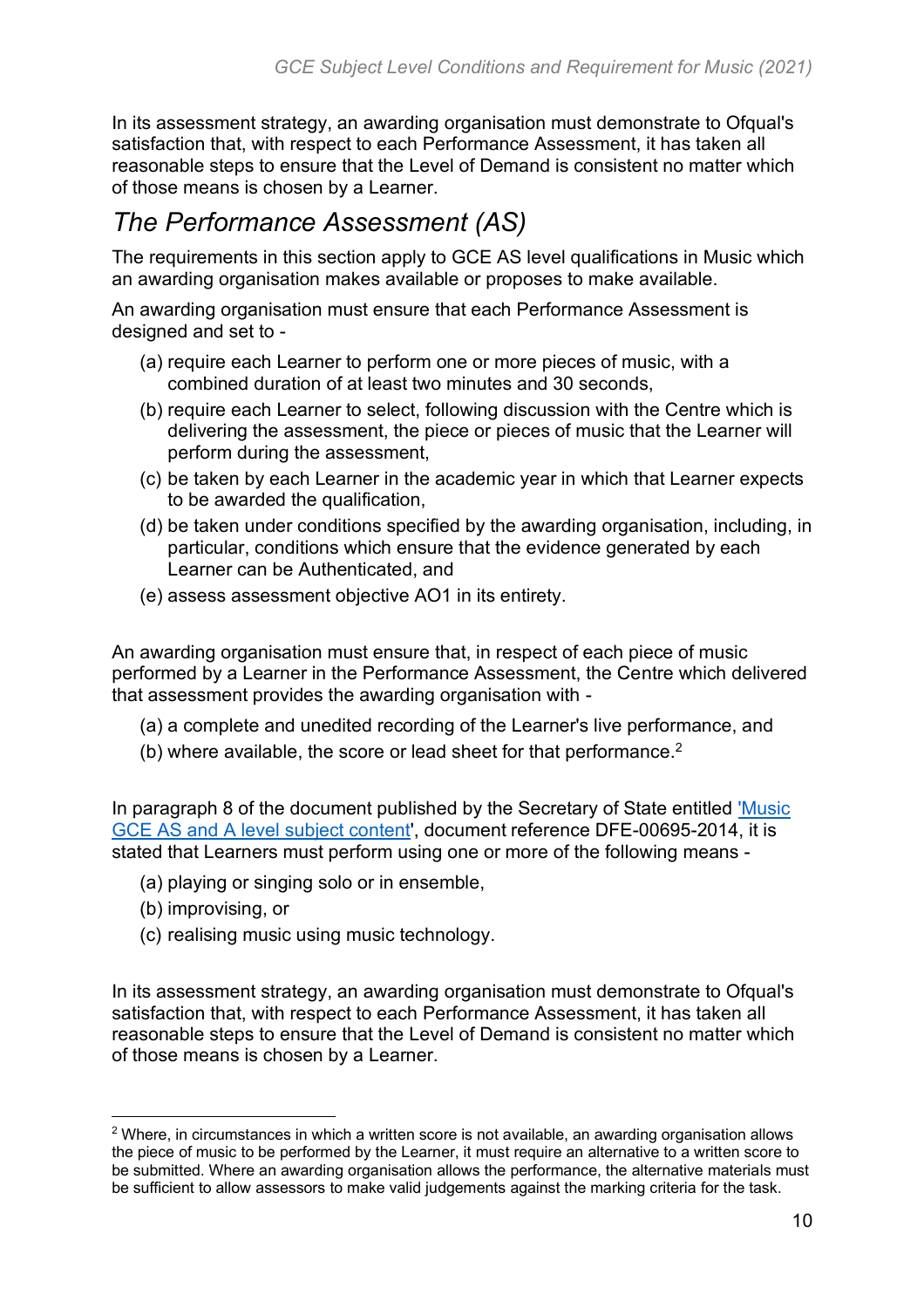# *The Composition Assessment (A level)*

The requirements in this section apply to GCE A level qualifications in Music which an awarding organisation makes available or proposes to make available.

An awarding organisation must ensure that each Composition Assessment is designed and set to -

- (a) offer each Learner a choice of composing music
	- (i) in response to a brief set by the awarding organisation, and/or
	- (ii) freely as the Learner chooses,
- (b) require each Learner to compose
	- (i) where 25 per cent of the total marks available for the qualification are allocated to tasks targeting assessment objective AO2, one or more pieces of music with a combined duration of at least two minutes,
	- (ii) where 30 per cent of the total marks available for the qualification are allocated to tasks targeting assessment objective AO2, one or more pieces of music with a combined duration of at least three minutes,
	- (iii) where 35 per cent of the total marks available for the qualification are allocated to tasks targeting assessment objective AO2, two or more separate pieces of music with a combined duration of at least four minutes,
- (c) be taken under conditions specified by the awarding organisation, including, in particular, conditions which ensure that the evidence generated by each Learner can be Authenticated,
- (d) minimise the predictability of such assessments,
- (e) facilitate the comparability of such assessments, and
- (f) assess assessment objective AO2 in its entirety.

An awarding organisation must ensure that each brief it sets for a Composition Assessment specifies the occasion or audience with reference to which the piece is to be composed.

An awarding organisation must ensure that, in respect of each piece of music composed by a Learner for the Composition Assessment, the Centre which delivered that assessment provides the awarding organisation with -

- (a) a complete recording of the piece, and
- (b) a score, lead sheet or written account of the composition, which has been produced by the Learner.

The Learner does not have to perform the piece of music which he or she has composed.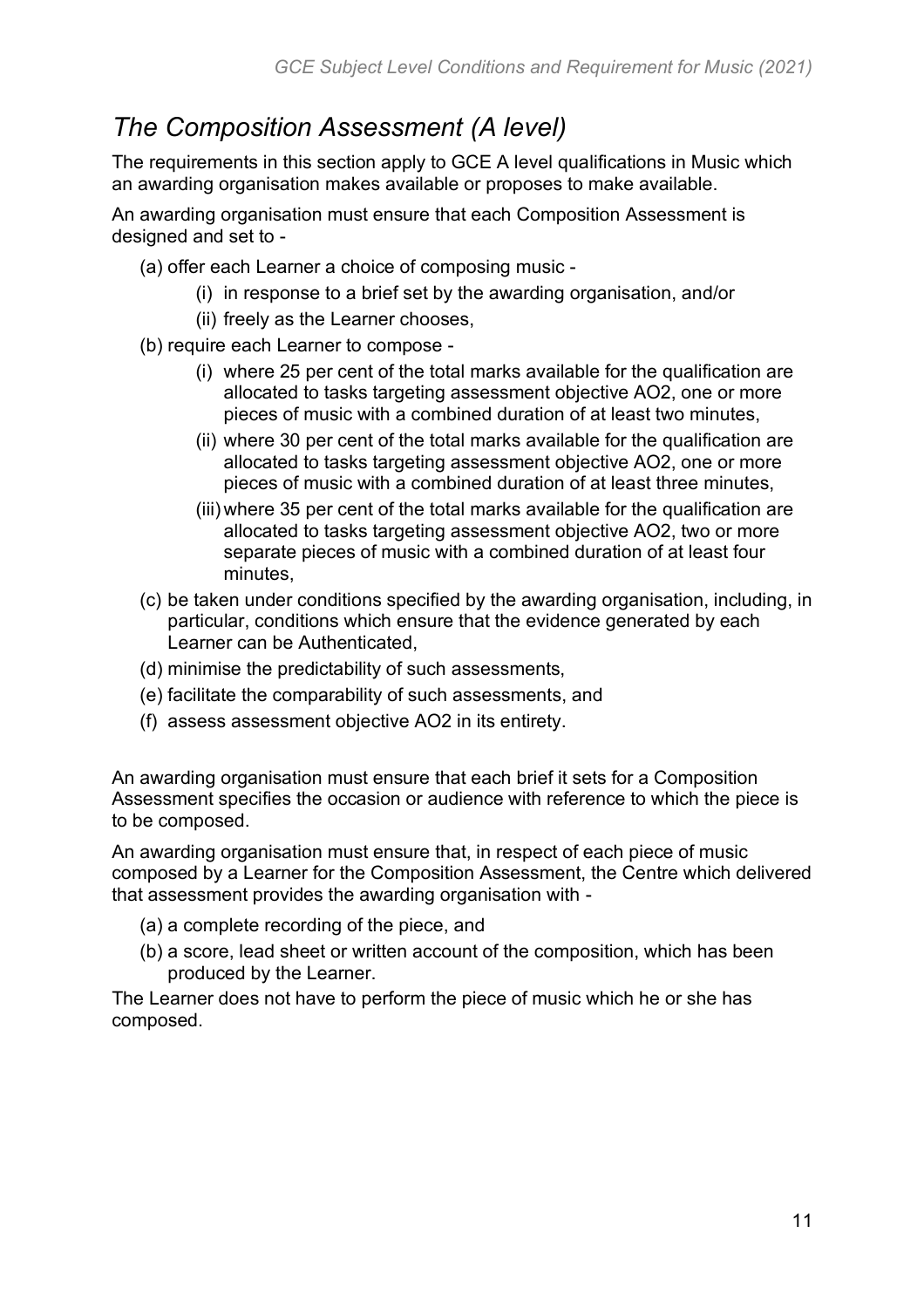# *The Composition Assessment (AS)*

The requirements in this section apply to GCE AS qualifications in Music which an awarding organisation makes available or proposes to make available.

An awarding organisation must ensure that each Composition Assessment is designed and set to -

- (a) offer each Learner a choice of composing music
	- (i) in response to a brief set by the awarding organisation, and/or
	- (ii) freely as the Learner chooses,
- (b) require each Learner to compose one or more pieces of music with a combined duration of at least two minutes and 30 seconds,
- (c) be taken under conditions specified by the awarding organisation, including, in particular, conditions which ensure that the evidence generated by each Learner can be Authenticated,
- (d) minimise the predictability of such assessments,
- (e) facilitate the comparability of such assessments, and
- (f) assess assessment objective AO2 in its entirety.

An awarding organisation must ensure that each brief it sets for a Composition Assessment specifies the occasion or audience with reference to which the piece is to be composed.

An awarding organisation must ensure that, in respect of each piece of music composed by a Learner for the Composition Assessment, the Centre which delivered that assessment provides the awarding organisation with -

- (a) a complete recording of the piece, and
- (b) a score, lead sheet or written account of the composition, which has been produced by the Learner.

The Learner does not have to perform the piece of music which he or she has composed.

#### *Marking of assessments*

The requirements in this section apply to all GCE Qualifications in Music which an awarding organisation makes available or proposes to make available.

Evidence generated by each Learner in each assessment for a GCE Qualification in Music which is not an Assessment by Examination may be marked -

- (a) by the awarding organisation or a person connected to the awarding organisation
- (b) by a Centre, or
- (c) through a combination of (a) and (b).

In any event, the awarding organisation must demonstrate to Ofqual's satisfaction in its assessment strategy that -

(a) it has taken all reasonable steps to identify the risk of any Adverse Effect which may result from its approach to marking of the assessments, and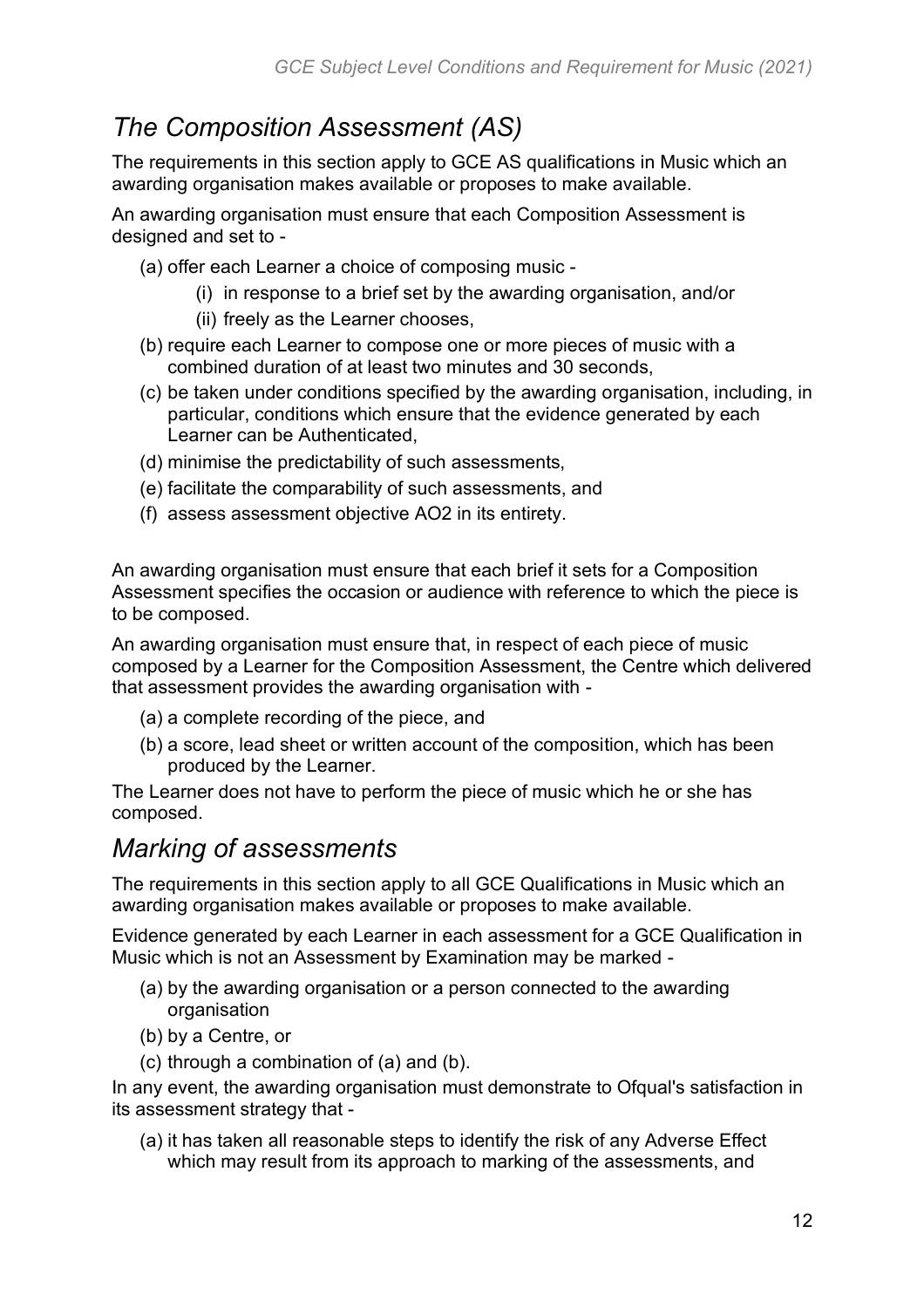(b) where such a risk is identified, it has taken all reasonable steps to prevent that Adverse Effect or, where it cannot be prevented, to mitigate that Adverse Effect.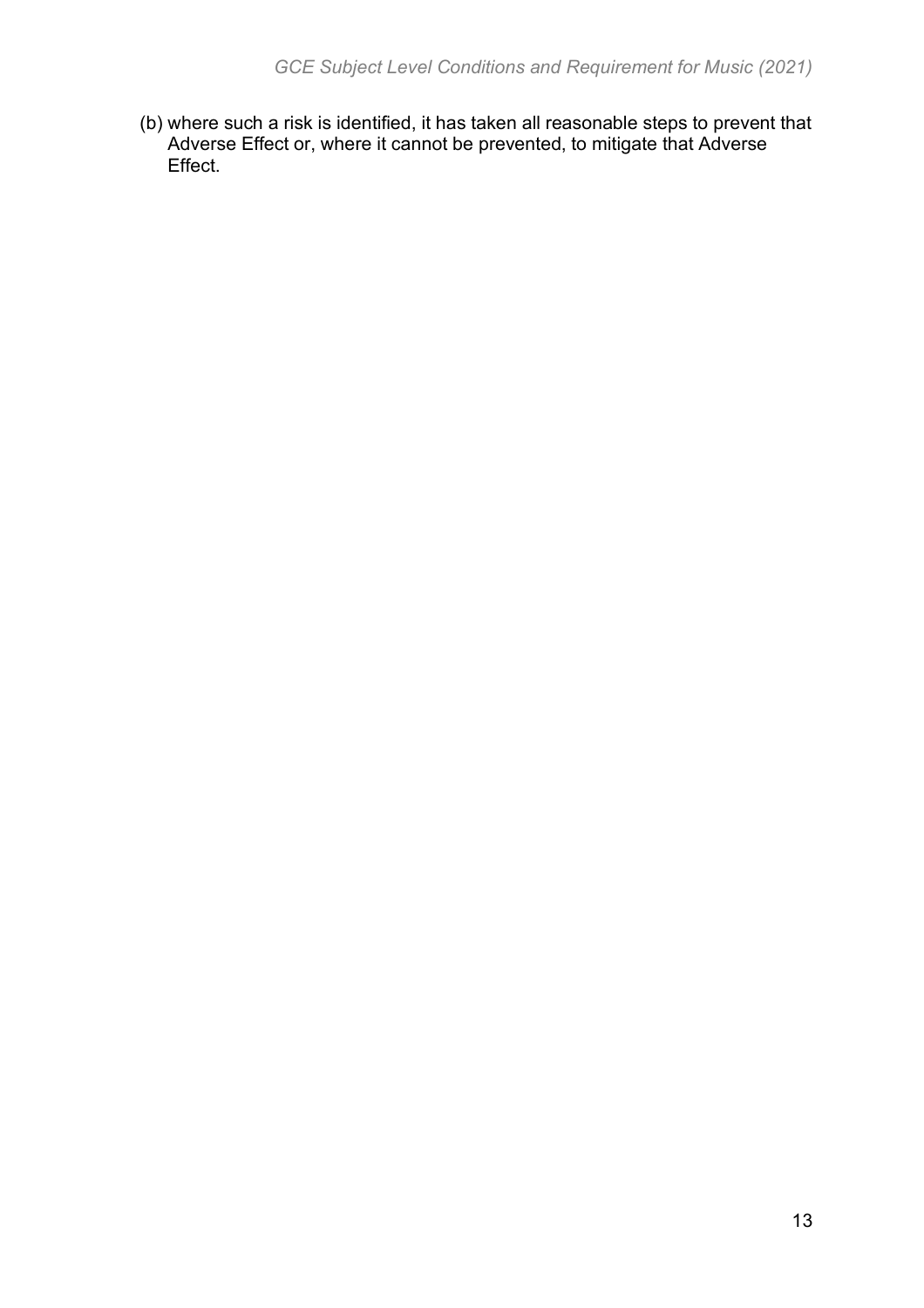# <span id="page-13-0"></span>Appendix 1 – Subject content (published by Department for Education)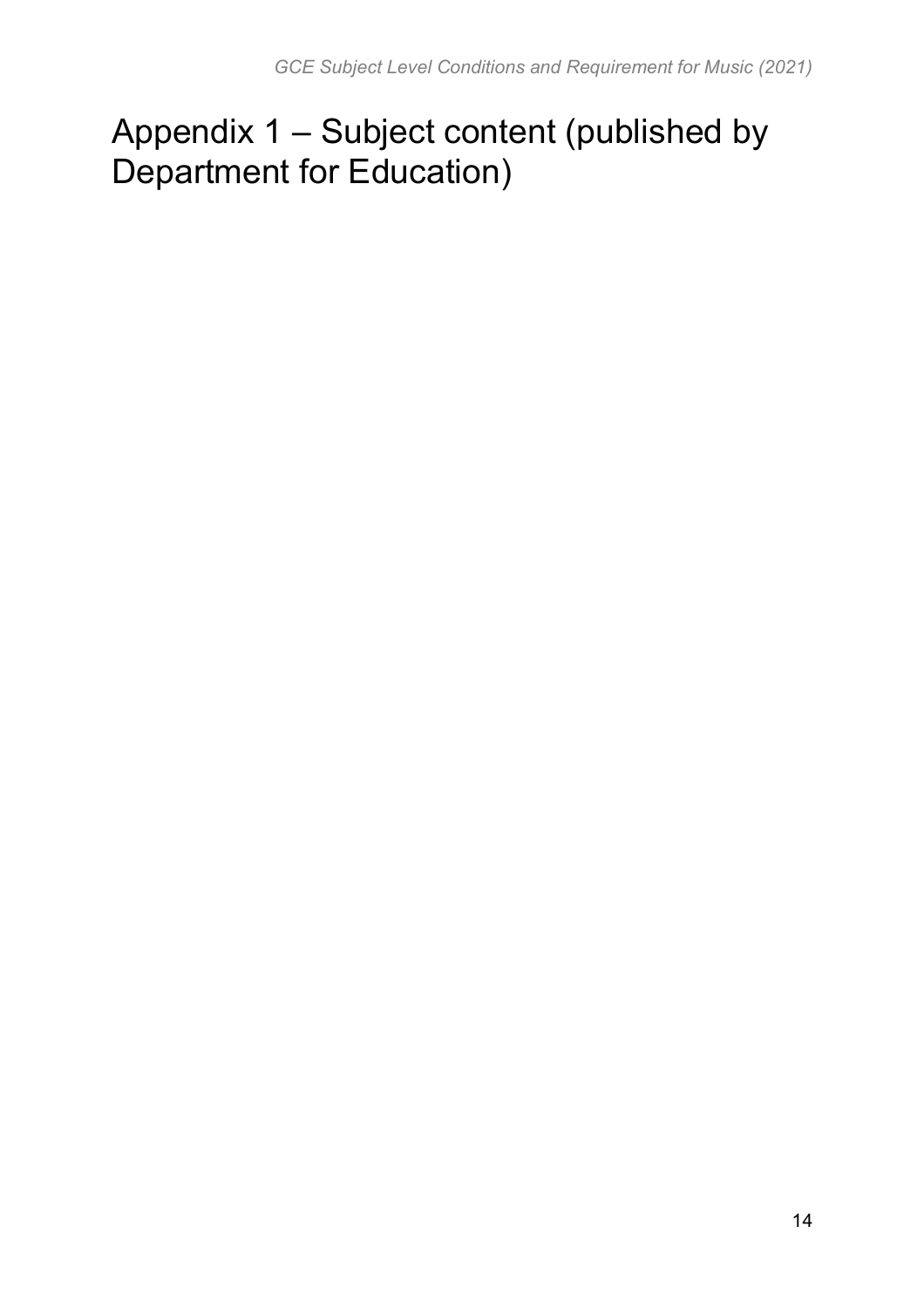

# **Music**

**GCE AS and A level subject content**

**January 2015**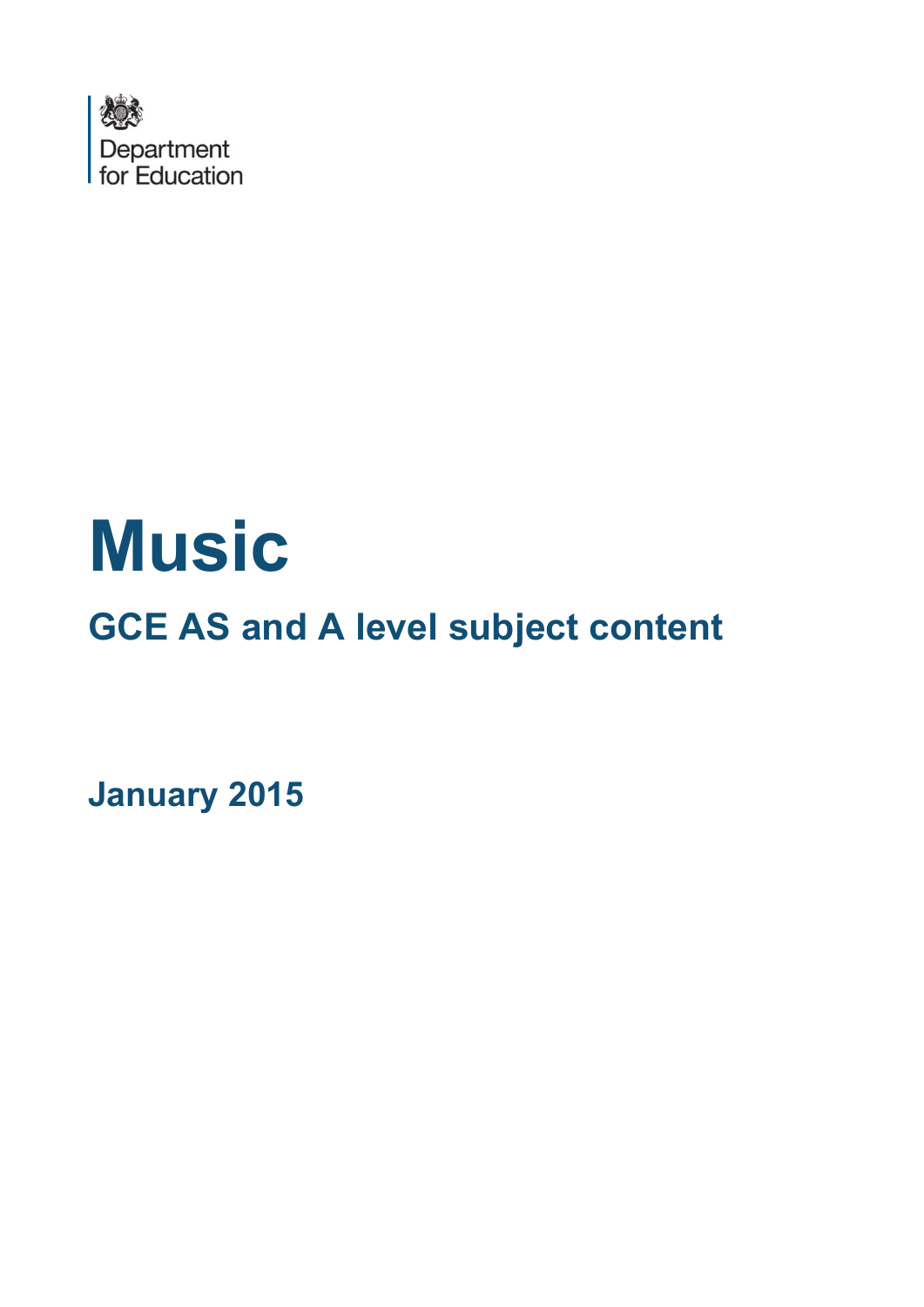# **Contents**

| The content for Music AS and A levels |                       |
|---------------------------------------|-----------------------|
| Introduction                          | 3                     |
| Aims and Objectives                   | $\boldsymbol{\Delta}$ |
| Subject content                       | 4                     |
| Areas of Study                        | 8                     |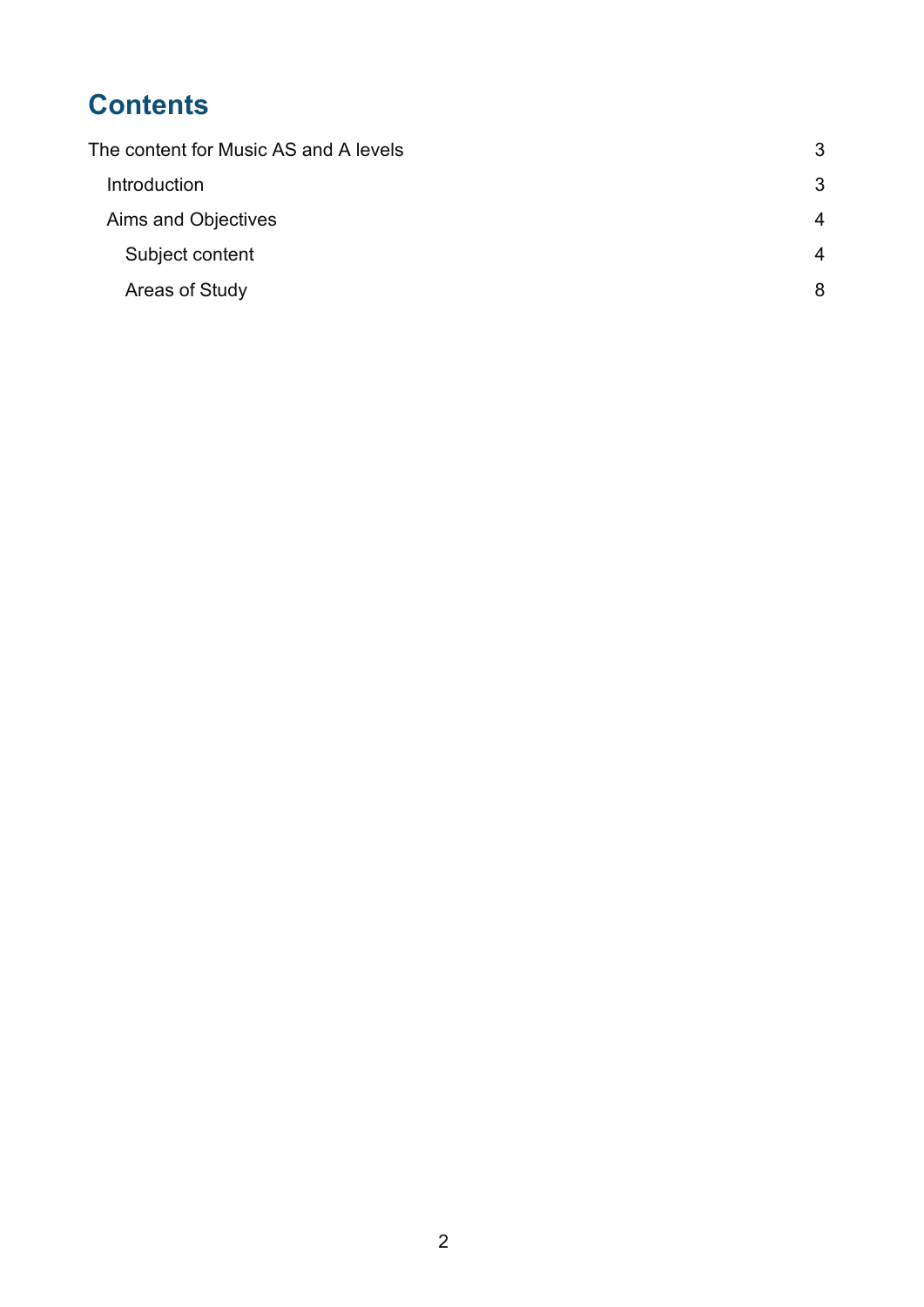# <span id="page-16-0"></span>**The content for music AS and A levels**

#### <span id="page-16-1"></span>**Introduction**

1. AS and A level subject content sets out the knowledge, understanding and skills common to all AS and A level specifications in a given subject.

2. Together with the assessment objectives it provides the framework within which the awarding organisations create the detail of their specifications, so ensuring progression from GCSE and the possibilities for development into HE.

3. AS and A Level music specifications must support students in forming personal and meaningful relationships with music through the development of musical knowledge, understanding and skills including performing, composing and appraising. They must encourage students to engage critically and creatively with a wide range of music and musical contexts, develop an understanding of the place of music in different cultures and contexts, and reflect on how music is used in the expression of personal and collective identities.

4. The specifications must also allow students to develop particular strengths and interests, encourage lifelong learning and provide access to higher education and university degree courses in music and music-related subjects as well as music-related and other careers.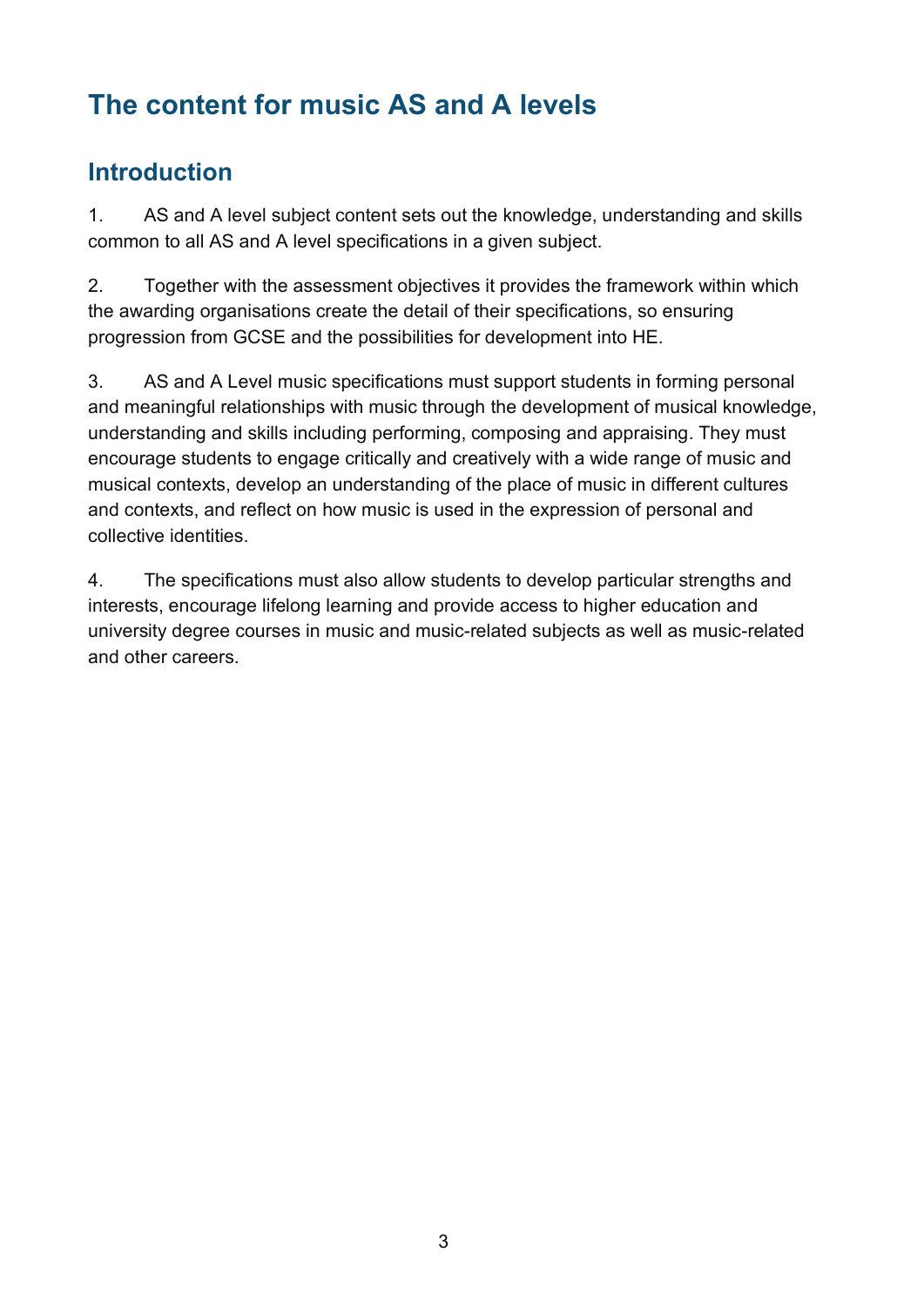# <span id="page-17-0"></span>**Aims and Objectives**

5. AS and A level specifications in music must offer a broad and coherent course of study which encourages students to:

- engage actively in the process of music study
- develop performing skills to demonstrate an understanding of musical elements, style, sense of continuity, interpretation and expression
- develop composing skills to demonstrate the manipulation of musical ideas and the use of musical devices and conventions
- recognise the interdependence of musical knowledge, understanding and skills, and make links between the integrated activities of performing, composing and appraising underpinned by attentive listening
- broaden musical experience and interests, develop imagination and foster creativity
- develop and extend the knowledge, understanding and skills needed to communicate effectively as musicians
- develop knowledge and understanding of a variety of instruments and styles, and of relevant approaches to both performing and composing
- develop awareness of music technologies and their use in the creation and presentation of music
- appraise contrasting genres, styles and traditions of music, and develop understanding of musical contexts and a coherent awareness of musical chronology
- develop as effective, independent learners and as critical and reflective thinkers with enquiring minds
- reflect critically and make personal judgements on their own and others' music
- engage with, and extend appreciation of, the diverse heritage of music in order to promote personal, social, intellectual and cultural development

#### <span id="page-17-1"></span>**Subject content**

6. AS and A Level specifications in music must build on the knowledge, understanding and skills established at Key Stage 4 and in GCSE qualifications.

7. AS and A Level specifications in music must require students to develop an indepth knowledge and understanding of the musical elements, musical contexts and musical language listed below, and allow students to apply these, where appropriate, to their own work when performing and composing.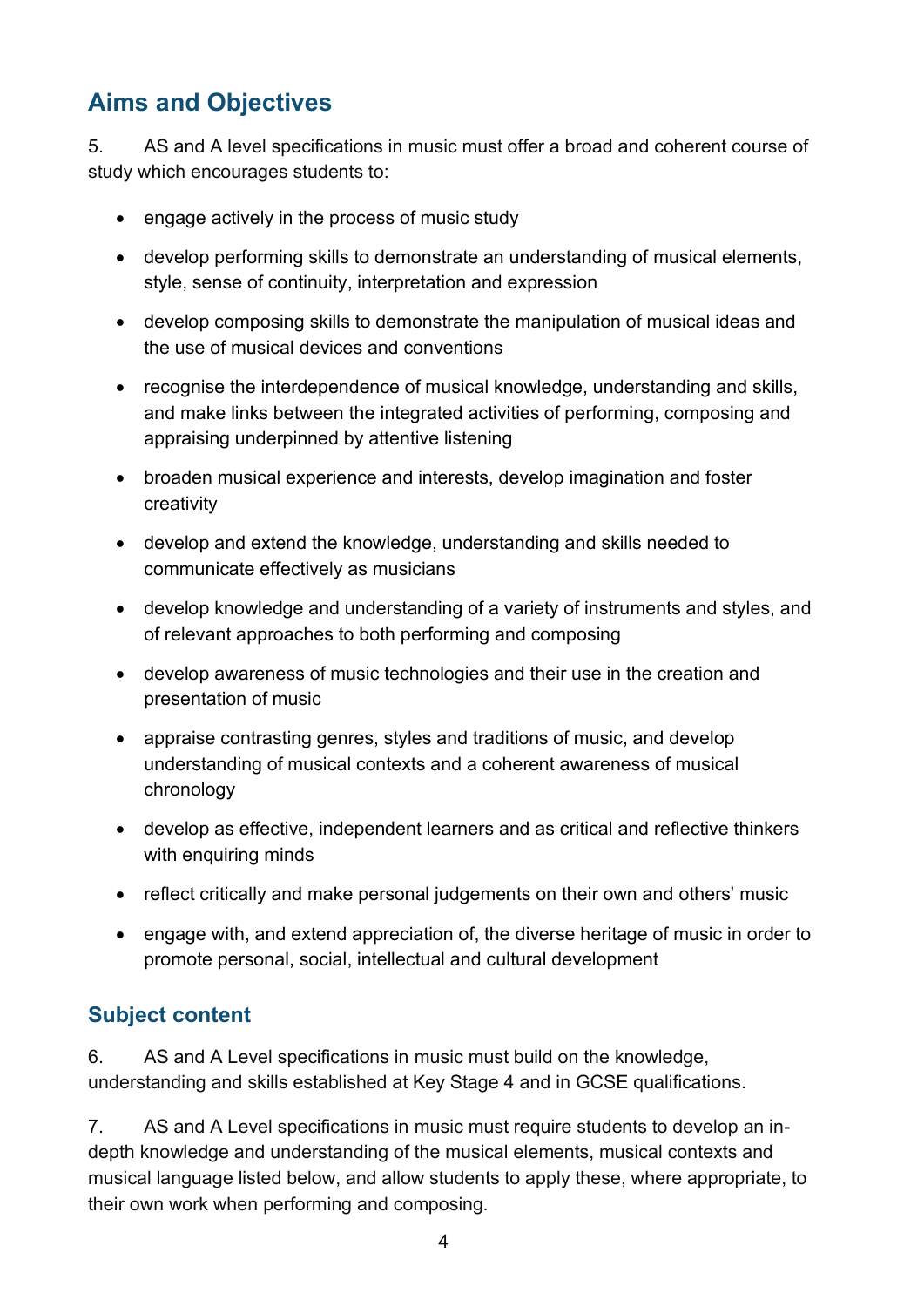#### **Musical elements and their interdependence**

- organisation of pitch (melodically and harmonically) including:
	- harmonic change, cadences e.g. interrupted , and melodic and harmonic devices at AS
	- additionally complex chord progressions e.g. the use of secondary dominant, and melodic devices e.g. augmentation at A level
- tonality including:
	- how keys are related to each other e.g. circle of fifths at AS
	- additionally complex and remote key relationships e.g. enharmonic at A Level
- structure; organisation of musical material including:
	- complex structures e.g. sonata form at AS
	- additionally increasingly complex structures e.g. fugue and throughcomposed music at A Level
- sonority including:
	- combinations of vocal timbres and instrumental techniques e.g. con sordino at AS
	- additionally further combinations of vocal timbres and instrumental techniques e.g. sul ponticello at A level
- texture including:
	- complex combinations of musical lines (parts) e.g. homophony and polyphony at AS
	- additionally more complex applications of these e.g. fugue at A level
- tempo, metre and rhythm; how music is organised in time including:
	- metrical and rhythmic devices e.g. changing metres and syncopation at AS
	- additionally complex metrical and rhythmic devices e.g. additive rhythm and polyrhythms at A level
- dynamics; use of dynamics including:
	- expressive devices e.g. contrast and extended ranges at AS
	- additionally refined control of dynamics and extreme ranges at A level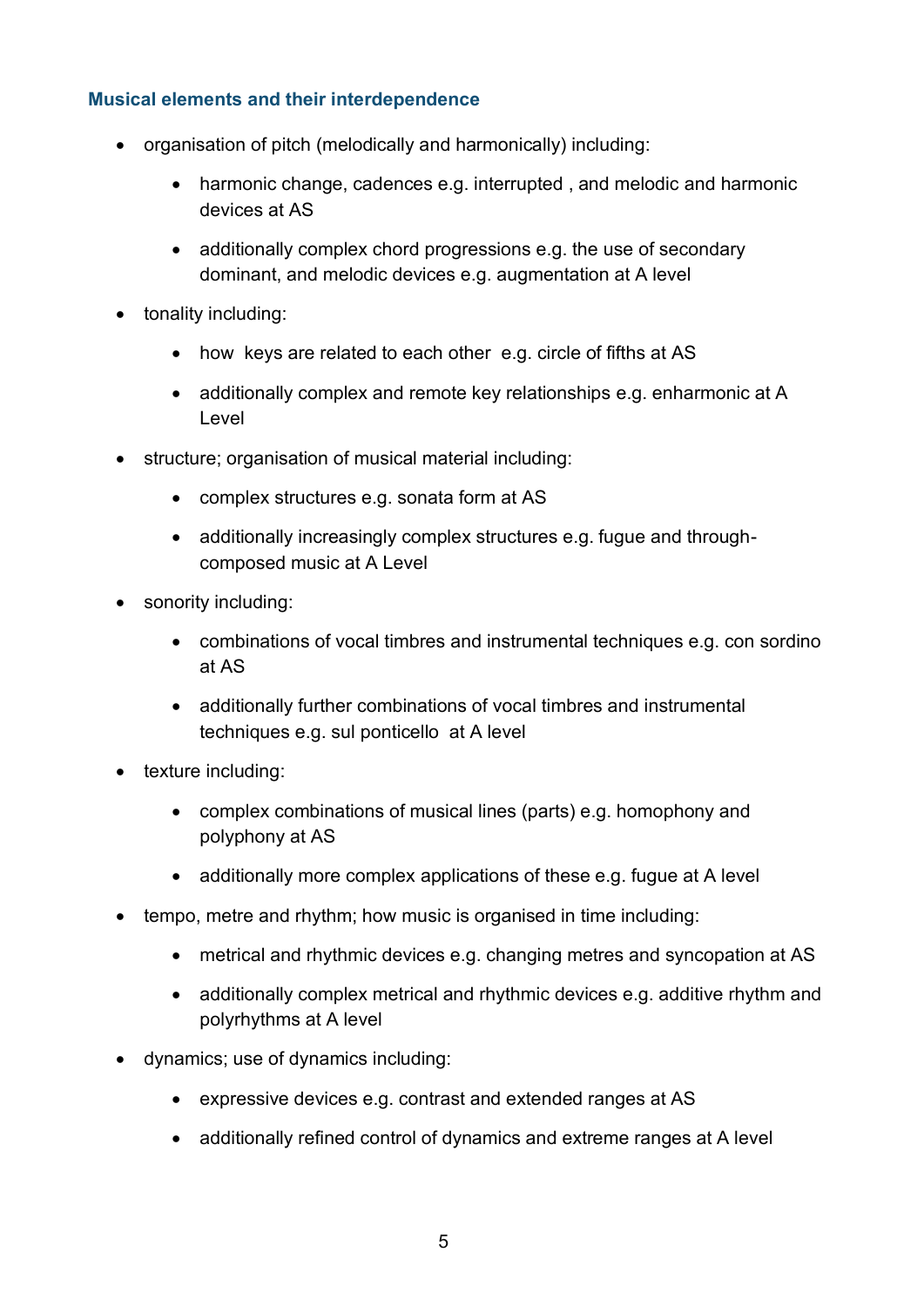#### **Musical contexts**

- the effect of purpose and intention (e.g. of the composer, performer, commissioner) on how music is created, developed and performed in different historical, social and cultural contexts
- the effect of audience, time and place (e.g. venue, occasion) on how music is created, developed and performed in different historical, social and cultural contexts
- how music from different historical, social and cultural contexts has changed over time

#### **Musical language**

- reading and writing staff notation including:
	- rhythmic notation in compound time and key signatures to 5 sharps & 5 flats at AS
	- additionally all key signatures and irregular time signatures at A level
- chords and associated chord symbols including:
	- standard harmonic progressions e.g. chord inversions and dominant 7th chords at AS
	- additionally extended chords e.g. secondary 7ths and 9ths at A level
- musical vocabulary and terminology related to the Areas of Study including:
	- recognition and use of appropriate musical vocabulary and terminology e.g. glissando, repetition and conjunct at AS
	- additionally recognition and use of sophisticated terminology e.g. portamento, and ascending minor scale at A level

8. AS and A level specifications in music must require students to demonstrate the ability to:

#### **Perform**

- make use of musical elements, techniques and resources to interpret and communicate musical ideas with technical and expressive control and an understanding of style and context. This must be achieved by one or more of the following means: playing or singing solo or in ensemble, improvising, or realising music using music technology
- perform music with control and continuity using appropriate tempi, showing critical understanding of the music chosen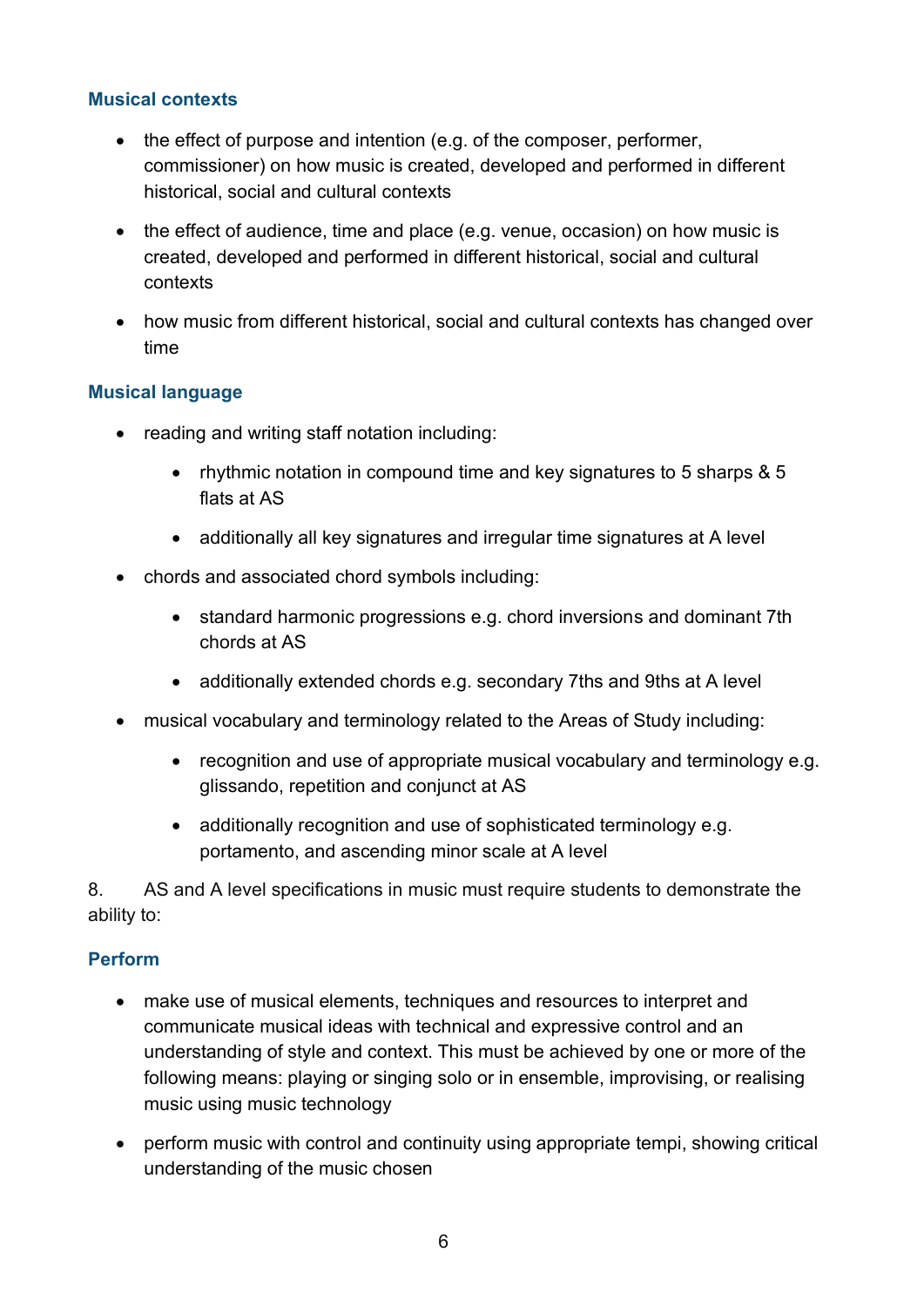#### **Compose**

- make use of musical elements, techniques and resources to create and develop musical ideas with technical control and expressive understanding, either freely as the composer chooses, or by responding to a brief or commission supplied by others
- compose music that develops musical ideas and shows understanding of musical devices and conventions in relation to the chosen genre, style and tradition

#### **Appraise**

- analyse and evaluate music in aural and written form, using knowledge and understanding of musical elements, musical contexts and musical language to make critical judgements about:
	- repertoire within the Areas of Study
	- musical interpretations (e.g. how a performer plays a piece of music, how a composer responds to a brief or a starting point, or demonstration of stylistic understanding)
	- others' work including unfamiliar music (i.e. individual pieces of music that have not been stipulated within the specification)
- formulate critical judgements, which will be achieved by attentive listening (rather than just hearing) and aural perception, and could also be achieved by informed discussion (in writing and/or through speech), analysis, evaluation, contextualisation and reflection
- comment on music heard, showing understanding through the genres, styles and traditions studied

9. In addition, A level specifications in music must require students to demonstrate the ability to:

#### **Perform**

• perform fluently showing critical understanding of the overall shape, direction and style of the music chosen

#### **Compose**

- compose music that is musically convincing and shows a sophisticated use of musical elements in combination
- compose music that makes creative use of musical ideas and shows understanding of musical devices and conventions in relation to the chosen genre, style and tradition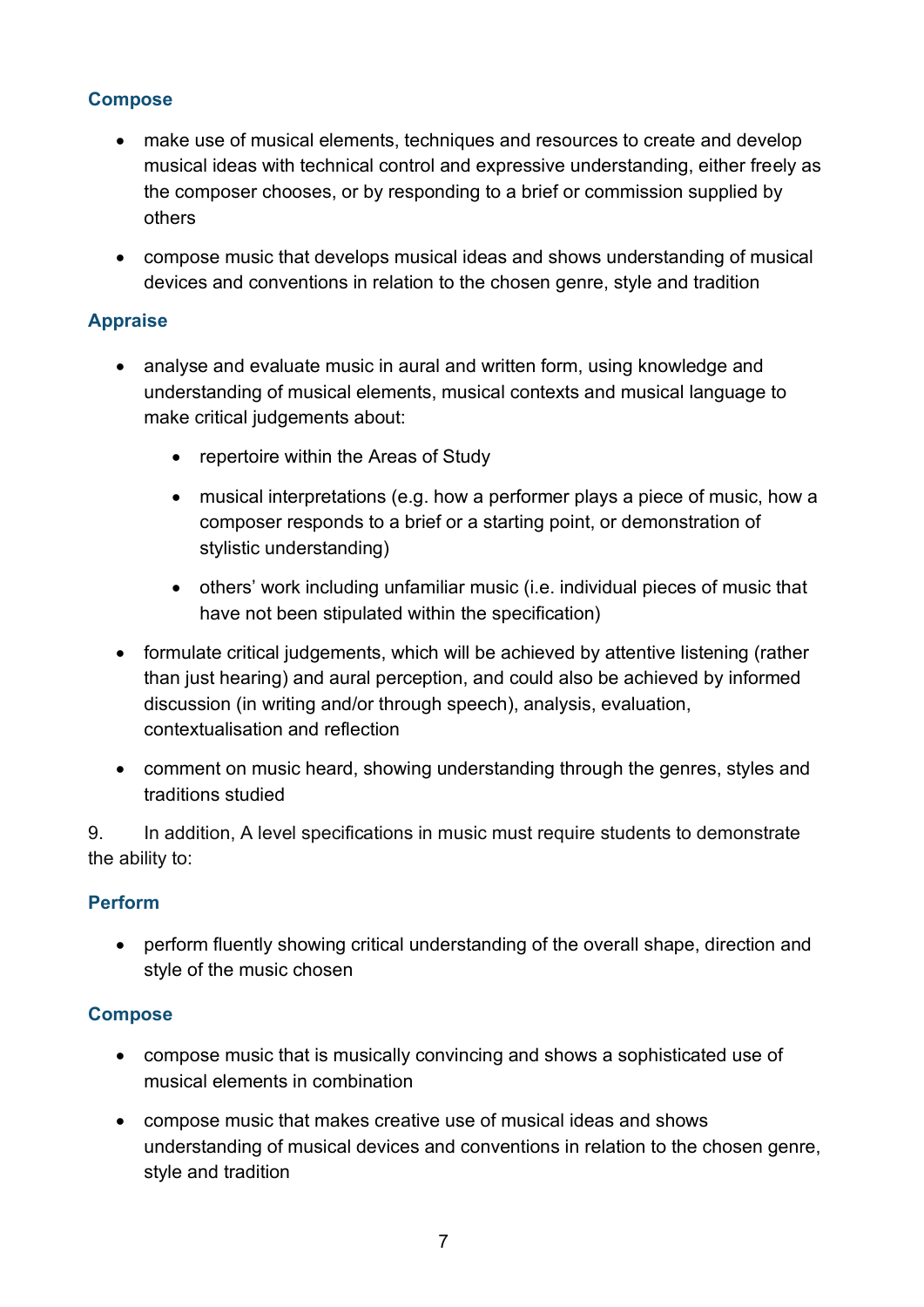#### **Appraise**

- comment in detail on music heard, showing critical understanding across the genres, styles and traditions studied
- use acute aural perception and discrimination skills
- use appropriate technical musical vocabulary to communicate sophisticated **judgements**
- show understanding of the complex interdependencies between musical elements
- show understanding of the sophisticated connections between music and its context

10. AS and A level specifications in music must require students to apply practically, knowledge and understanding of:

- specialist musical vocabulary and notation appropriate to the context
- the relationship between compositional devices and techniques, musical elements including harmonic progressions, tonal relationships and musical structures appropriate to the context

#### <span id="page-21-0"></span>**Areas of Study**

11. Areas of Study must provide an appropriate focus for students to demonstrate indepth knowledge, understanding and skills. They must encompass repertoire that allows the musical elements, musical contexts and musical language to be taught in context and allow opportunities for students to demonstrate contextual understanding through their performing and composing.

12. An area of study might be, for example, a genre, style, musical device, idiom, musical process, period of time, cultural tradition or contextual influence.

13. Music specifications must require students to demonstrate knowledge, understanding and skills from paragraph 7 through an in-depth study of a minimum of two Areas of Study at AS level and a minimum of three Areas of Study at A level.

- At least one Area of Study at both AS and A level must be drawn from music composed in the Western Classical Tradition<sup>1</sup> with all or the majority being composed between 1650 and 1910
- At least one other Area of Study at both AS and A level must not be drawn from the Western Classical Tradition

<sup>1</sup> For the purposes of this subject content document "Western Classical Tradition" is defined as art Music of (or growing out of) the European tradition, normally notated, and normally intended for public performance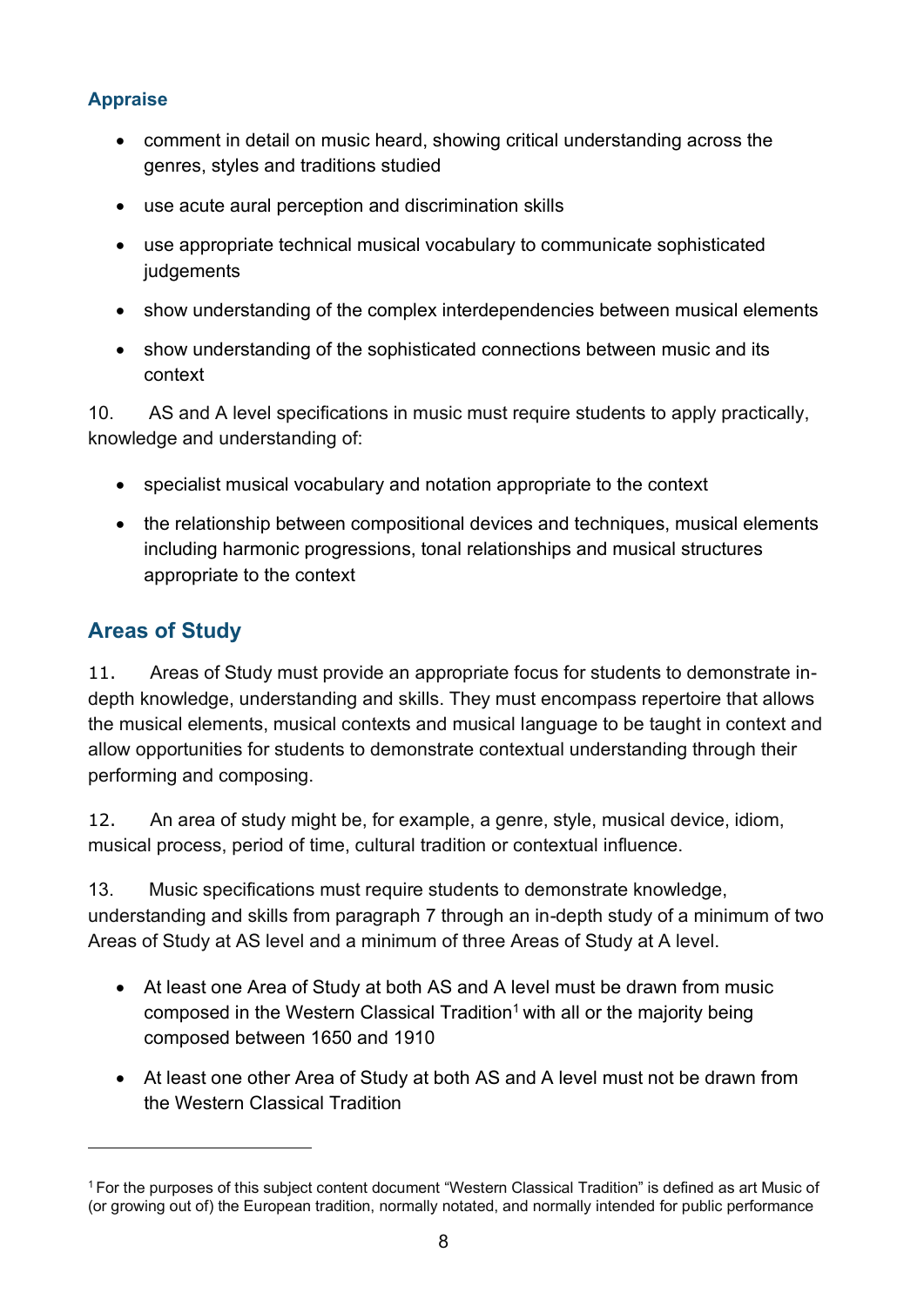14. AS and A level Music specifications must offer a minimum choice of four Areas of Study and require students to place music studied within a wider context and chronology.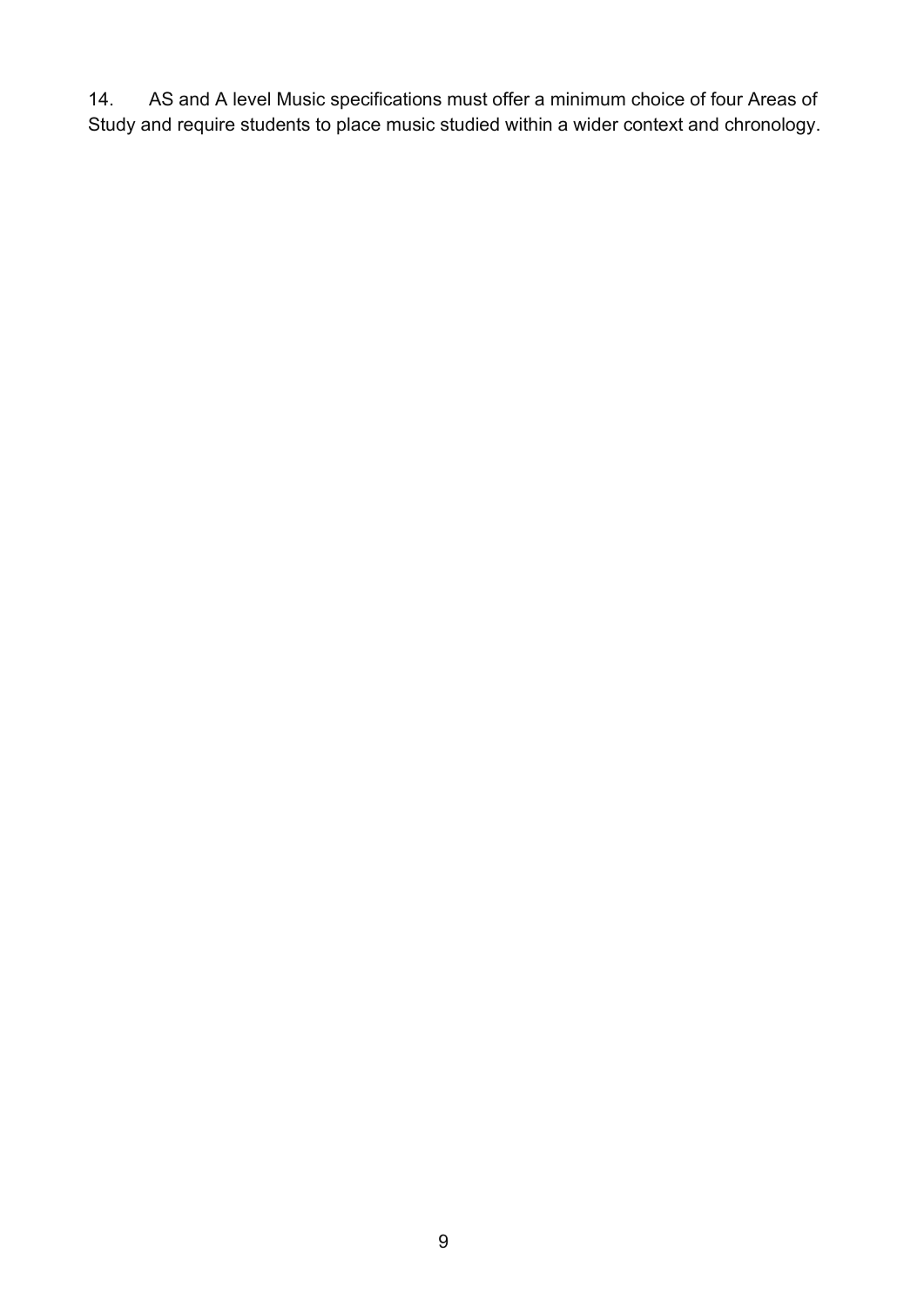

#### © Crown copyright 2015

You may re-use this document/publication (not including logos) free of charge in any format or medium, under the terms of the Open Government Licence v3.0. Where we have identified any third party copyright information you will need to obtain permission from the copyright holders concerned.

To view this licence:

visit [www.nationalarchives.gov.uk/doc/open-government-licence/version/3](http://www.nationalarchives.gov.uk/doc/open-government-licence/version/2) email [psi@nationalarchives.gsi.gov.uk](mailto:psi@nationalarchives.gsi.gov.uk)

About this publication:

enquiries [www.education.gov.uk/contactus](http://www.education.gov.uk/contactus) download [www.gov.uk/government/publications](http://www.gov.uk/government/publications)

Reference: DFE-00695-2014



Follow us on Twitter: [@educationgovuk](http://twitter.com/educationgovuk)



Like us on Facebook: [facebook.com/educationgovuk](http://www.facebook.com/educationgovuk)